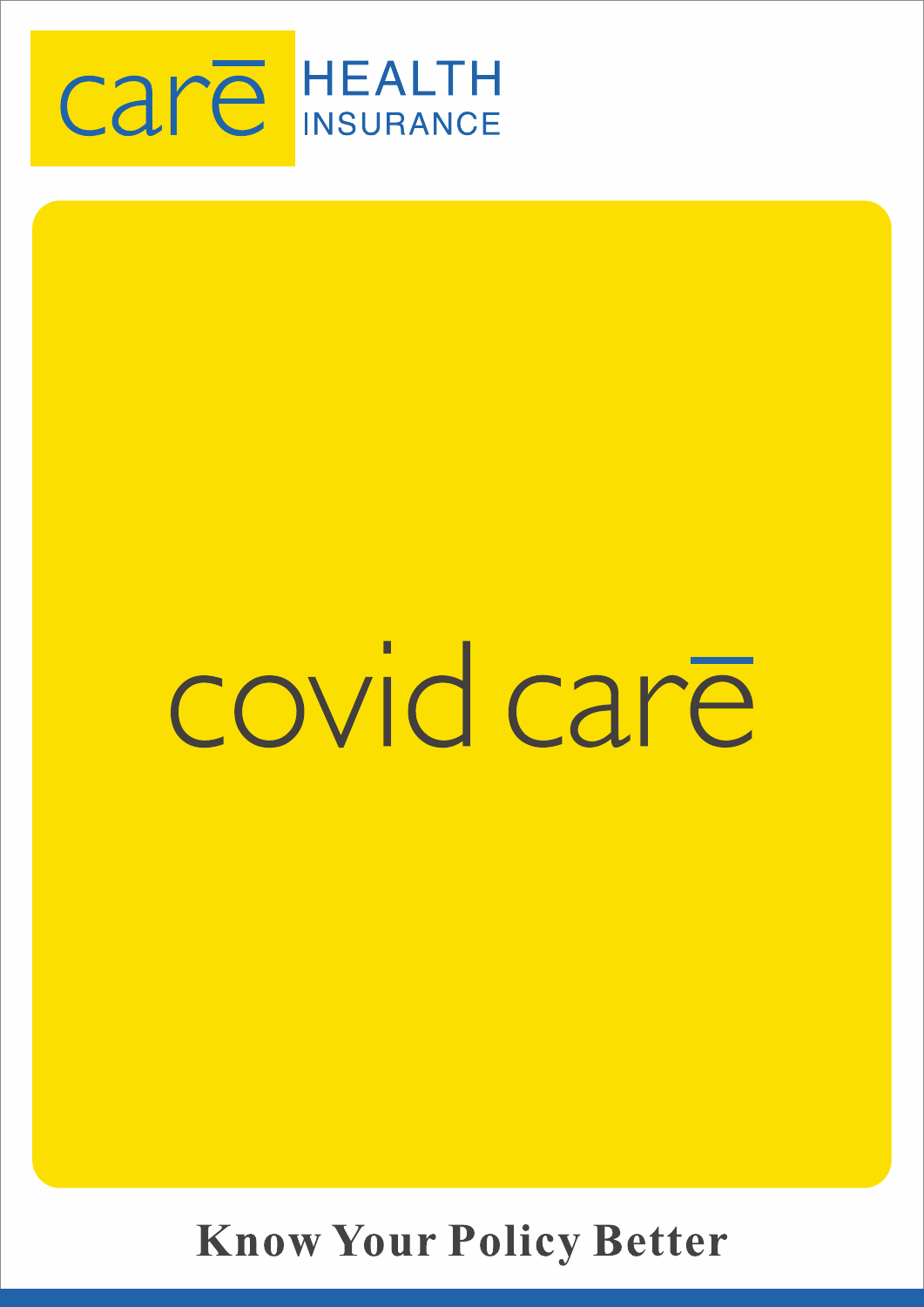#### **1. Preamble**

The proposal and declaration given by the proposer and other documents if any shall form the basis of this Contract and is deemed to be incorporated herein. The two parties to this contract are the Policy Holder/Insured/Insured Persons (also referred as You) and Care Health insurance Ltd. (also referred as Company/ We/Us), and all the Provisions of Indian Contract Act, 1872, shall hold good in this regard. The references to the singular include references to the plural; references to the male include the references to the female; and references to any statutory enactment include subsequent changes to the same and vice versa. The sentence construction and wordings in the Policy documents should be taken in its true sense and should not be taken in a way so as to take advantage of the Company by filing a claim which deviates from the purpose of Insurance.

In return for premium paid, the Company will pay the Insured in case a valid claim is made:

In consideration of the premium paid by the Policy Holder, subject to the terms & conditions contained herein, the Company agrees to pay/indemnify the Insured Person(s), the amount of such expenses that are reasonably and necessarily incurred up to the limits specified against respective Benefit in any Policy Year.

#### **Any Treatment and / or quarantine for any Illness, sickness or disease other than Coronavirus disease (COVID-19) is not covered under this Policy.**

Please check whether the details given by you about the insured persons in the proposal form (a copy of which was provided at the time of issuance of cover for the first time) are incorporated correctly in the policy schedule. If you find any discrepancy, please inform us within 15 days from the date of receipt of the policy, failing which the details relating to the person/s covered would be taken as correct.

So also the coverage details may also be gone through and in the absence of any communication from you within 15 days from the date of receipt of the policy, it would be construed that the policy issued is correct and the claims if any arise under the policy will be dealt with based on proposal /policy details.

For the purposes of interpretation and understanding of the product the Company has defined, herein below some of the important words used in the product and for the remaining language and the words the Company believes to mean the normal meaning of the English language as explained in the standard language dictionaries. The words and expressions defined in the Insurance Act, IRDA Act, regulations notified by the Insurance Regulatory and Development Authority of India ("Authority") and circulars and guidelines issued by the Authority shall carry the meanings described therein. The terms and conditions, insurance coverage and exclusions, other Benefits, various procedures and conditions which have been built-in to the product are to be construed in accordance with the applicable provisions contained in the product.

The terms defined below have the meanings ascribed to them wherever they appear in this Policy and, where appropriate.

#### **2. Definitions**

**2.1 Standard Definitions:**

**2.1.1 Accidental / Accident** is a sudden, unforeseen

and involuntary event caused by external, visible and violent means.

- **2.1.2 AYUSH Hospital** is a healthcare facility wherein medical/surgical/para-surgical treatment procedures and interventions are carried out by AYUSH Medical Practitioner(s) comprising of any of the following:
	- (a) Central or State Government AYUSH Hospital or
	- (b) Teaching hospital attached to AYUSH College recognized by the Central Government/Central Council of Indian Medicine/Central Council for Homeopathy;or
	- (c) AYUSH Hospital, standalone or co-located with in-patient healthcare facility of any recognized system of medicine, registered with the local authorities, wherever applicable, and is under the supervision of a qualified registered AYUSH Medical Practitioner and must comply with all the following criterion:
		- i. Having at least 5 in-patient beds;
		- ii. Having qualified AYUSH Medical Practitioner in charge round the clock;
		- iii. Having dedicated AYUSH
		- therapy sections as required and/or has equipped operation theatre where surgical procedures are to be carried out;
		- iv. Maintaining daily records of the patients and making them accessible to the insurance
		- c o m p a n y ' s a u t h o r i z e d representative.
- **2.1.3 AYUSH Day Care Centre** means and includes Community Health Centre (CHC), Primary Health Centre (PHC), Dispensary, Clinic, Polyclinic or any such centre which is registered with the local authorities, wherever applicable, and having facilities for carrying out treatment procedures and medical or surgical/para-surgical interventions or both under the supervision of registered AYUSH Medical Practitioner (s) on day care basis without in-patient services and must comply with all the following criterion:

Having qualified registered AYUSH Medical Practitioner(s) in charge;

- ii. Having dedicated AYUSH therapy sections as required and/or has equipped operation theatre where surgical procedures are to be carried out;
- iii. Maintaining daily records of the patients and making them accessible to the insurance company's authorized representative.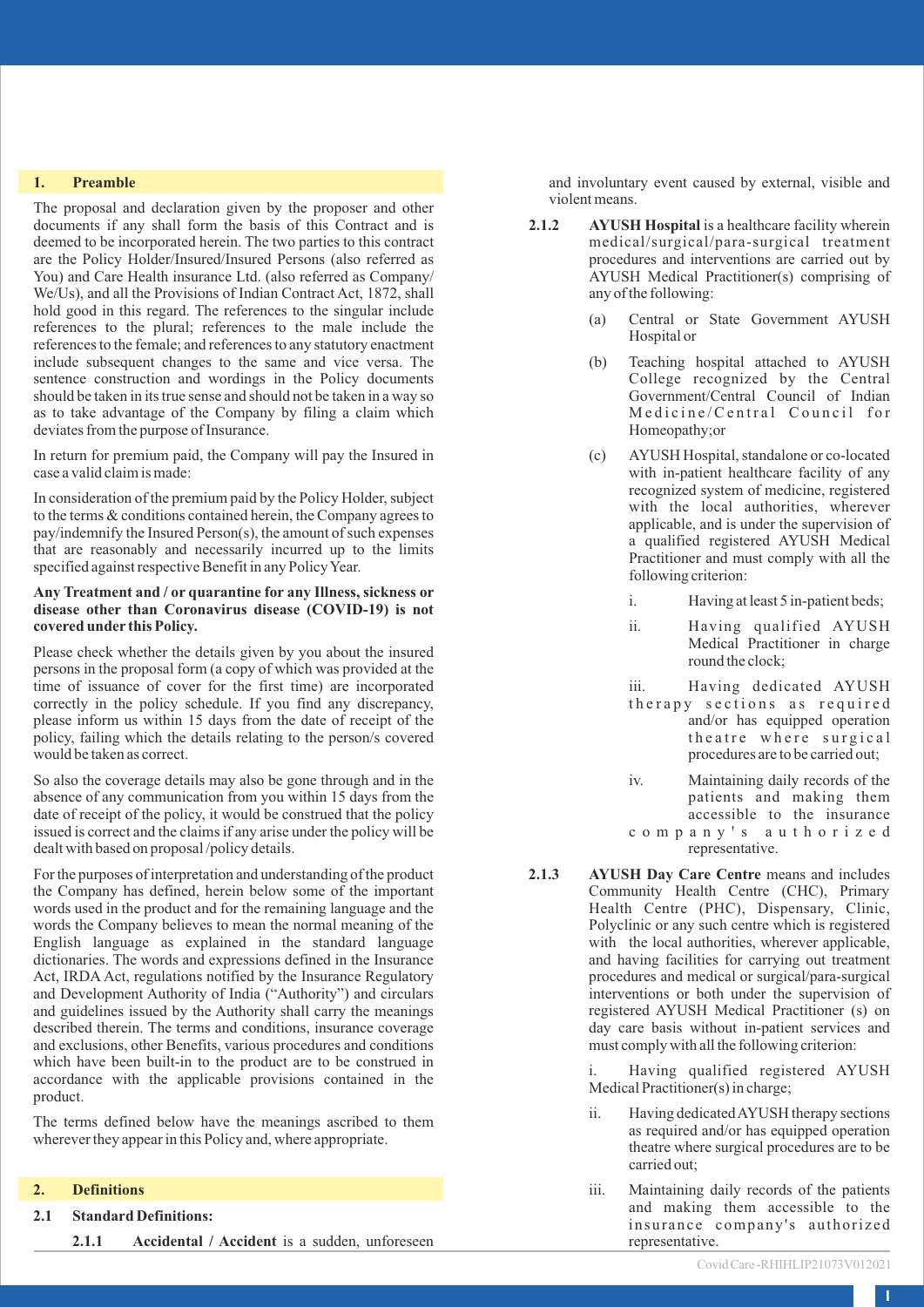- **2.1.4 Any One Illness** (not applicable for Travel and Personal Accident Insurance) means a continuous Period of Illness and includes relapse within 45 days from the date of last consultation with the Hospital/Nursing Home where the treatment was taken.
- **2.1.5 Cashless Facility** means a facility extended by the insurer to the Insured where the payments, of the costs of treatment undergone by the insured in accordance with the Policy terms and conditions, are directly made to the network Provider by the insurer to the extent pre-authorization is approved.
- **2.1.6 Condition Precedent**shall mean a Policy term or condition upon which the Insurer's liability under the Policy is conditional upon.
- **2.1.7 Congenital Anomaly** refers to a condition which is present since birth, and which is abnormal with reference to form, structure or position :
	- i. Internal Congenital Anomaly Congenital anomaly which is not in the visible and accessible parts of the body
	- ii. External Congenital Anomaly Congenital anomaly which is in the visible and accessible parts of the body
- **2.1.8 Co-payment** is a cost-sharing requirement under a health insurance policy that provides that the policyholder/insured will bear a specified percentage of the admissible claim amount. A co-payment does not reduce the sum insured.
- **2.1.9 Cumulative Bonus** shall mean any increase or addition in the Sum Insured granted by the insurer without an associated increase in premium.
- **2.1.10 Day Care Centre** means any institution established for day care treatment of illness and/or injuries or a medical setup within a hospital and which has been registered with the local authorities, wherever applicable, and is under the supervision of a registered and qualified medical practitioner AND must comply with all minimum criteria as under
	- i. Has qualified nursing staff under its employment;
	- ii. Has qualified Medical Practitioner/s incharge;
	- iii. Has a fully equipped operation theatre of its own, where Day Care Treatment is carried out.
	- iv. Maintains daily records of patients and will make these accessible to the insurance company's authorized personnel.
- **2.1.11 Day Care Treatment** means medical treatment, and/ or Surgical Procedure which is:
	- i. undertaken under general or local anesthesia in a Hospital/ Day Care Centre in less than 24 consecutive hours because of technological advancement, and
	- ii. which would have otherwise required a

Hospitalization of more than 24 hours.

- iii. Treatment normally taken on an out-patient basis is not included in the scope of this definition.
- **2.1.12 Deductible** is a cost-sharing requirement under a health insurance policy that provides that the Insurer will not be liable for a specified rupee amount in case of indemnity policies and for a specified number of days/hours in case of hospital cash policies which will apply before any benefits are payable by the insurer. A deductible does not reduce the Sum Insured.
- **2.1.13 Dental Treatment** means a treatment related to teeth or structures supporting teeth including examinations, fillings (where appropriate), crowns, extractions and surgery.
- **2.1.14 Disclosure to Information Norm:** The Policy shall be void and all premium paid thereon shall be forfeited to the Company, in the event of misrepresentation, mis-description or nondisclosure of any material fact.
- **2.1.15 Domiciliary Hospitalization** means medical treatment for an illness/disease/injury which in the normal course would require care and treatment at a Hospital but is actually taken while confined at home under any of the following circumstances:
	- i. The condition of the patient is such that he/she is not in a condition to be removed to a Hospital, or
	- ii. The patient takes treatment at home on account of non-availability of room in a Hospital.
- **2.1.16 Emergency Care** (Emergency) means management for an illness or injury which results in symptoms which occur suddenly and unexpectedly, and requires immediate care by a medical practitioner to prevent death or serious long term impairment of the insured Person's health.
- **2.1.17 Grace Period** means the specified period of time immediately following the premium due date during which payment can be made to renew or continue a Policy in force without loss of continuity benefits such as waiting periods and coverage of Pre-existing Diseases. Coverage is not available for the period for which no premium is received.
- **2.1.18 Hospital** (not applicable for Overseas Travel Insurance) means any institution established for in-patient care and day care treatment of illness and/or injuries and which has been registered as a hospital with the local authorities under the Clinical Establishments (Registration and Regulation) Act, 2010 or under the enactments specified under the Schedule of Section 56(1) of the said Act OR complies with all minimum criteria as under:
	- i. has qualified nursing staff under its employment round the clock;

Covid Care -RHIHLIP21073V012021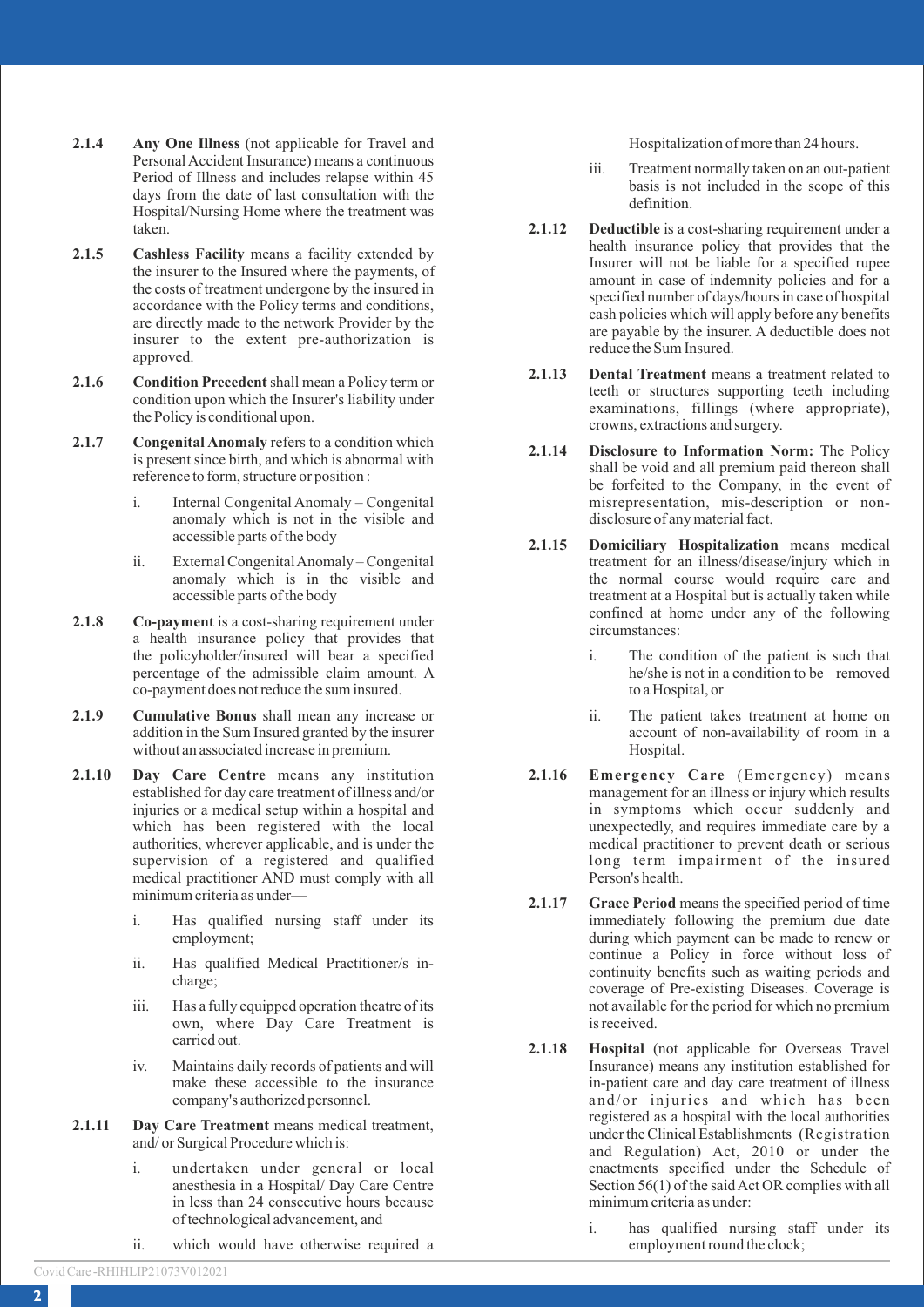- ii. has at least 10 in-patient beds in towns having a population of less than 10,00,000 and at least 15 in-patient beds in all other places;
- iii. has qualified Medical Practitioner(s) in charge round the clock;
- iv. has a fully equipped operation theatre of its own where surgical procedures are carried out;
- v. maintains daily records of patients and makes these accessible to the insurance company's authorized personnel.
- **2.1.19 Hospitalization** (not applicable for Overseas Travel Insurance) means admission in a Hospital for a minimum period of 24 consecutive 'Inpatient Care' hours except for specified procedures/treatments, where such admission could be for a period of less than 24 consecutive hours.
- **2.1.20 Illness** means a sickness or a disease or a pathological condition leading to the impairment of normal physiological function and requires medical treatment.
	- (a) Acute condition Acute condition is a disease, illness or injury that is likely to respond quickly to treatment which aims to return the person to his or her state of health immediately before suffering the disease/ illness/ injury which leads to full recovery
	- (b) Chronic condition A chronic condition is defined as a disease, illness, or injury that has one or more of the following characteristics:
		- (a) It needs ongoing or long-term m o n i t o r i n g t h r o u g h consultations, examinations, check-ups, and /or tests;
		- (b) It needs ongoing or long-term control or relief of symptoms;
		- (c) It requires rehabilitation for the patient or for the patient to be specially trained to cope with it;
		- (d) It continues indefinitely;
		- (e) It recurs or is likely to recur.
- **2.1.21 Injury** means accidental physical bodily harm excluding illness or disease solely and directly caused by external, violent and visible and evident means which is verified and certified by a Medical Practitioner.
- **2.1.22 In-patient Care** (not applicable for Overseas Travel Insurance) means treatment for which the Insured Person has to stay in a Hospital for more than 24 hours for a covered event.
- **2.1.23 Intensive Care Unit (ICU)** means an identified section, ward or wing of a Hospital which is under the constant supervision of a dedicated Medical Practitioner(s), and which is specially equipped

for the continuous monitoring and treatment of patients who are in a critical condition, or require life support facilities and where the level of care and supervision is considerably more sophisticated and intensive than in the ordinary and other wards.

- **2.1.24 ICU Charges** or (Intensive care Unit) Charges means the amount charged by a Hospital towards ICU expenses on a per day basis which shall include the expenses for ICU bed, general medical support services provided to any ICU patient including monitoring devices, critical care nursing and intensivist charges.
- **2.1.25 Maternity expenses**shall include
	- a. Medical treatment expenses traceable to childbirth (including complicated deliveries and caesarean sections incurred during hospitalization).
	- b. Expenses towards lawful medical termination of pregnancy during the policy period.2.1.26 Medical Advice means any consultation or advice from a Medical Practitioner including the issue of any prescription or follow-up prescription.
- **2.1.26 Medical Advice** means any consultation or advice from a Medical Practitioner including the issue of any prescription or follow-up prescription.
- **2.1.27 Medical Expenses** means those expenses that an Insured Person has necessarily and actually incurred for medical treatment on account of Illness or Accident on the advice of a Medical Practitioner, as long as these are no more than would have been payable if the Insured Person had not been insured and no more than other Hospitals or doctors in the same locality would have charged for the same medical treatment.
- **2.1.28 Medical Practitioner** (not applicable for Overseas Travel Insurance) is a person who holds a valid registration from the Medical Council of any State or Medical Council of India or Council for Indian Medicine or for Homeopathy set up by the Government of India or a State Government and is thereby entitled to practice medicine within its jurisdiction; and is acting within the scope and jurisdiction of license.
- **2.1.29 Medically Necessary Treatment** (not applicable for Overseas Travel Insurance) means any treatment, tests, medication, or stay in Hospital or part of a stay in Hospital which:
	- a. Is required for the medical management of the Illness or Injury suffered by the Insured Person;
	- b. Must not exceed the level of care necessary to provide safe, adequate and appropriate medical care in scope, duration, or intensity;
	- c. Must have been prescribed by a Medical Practitioner;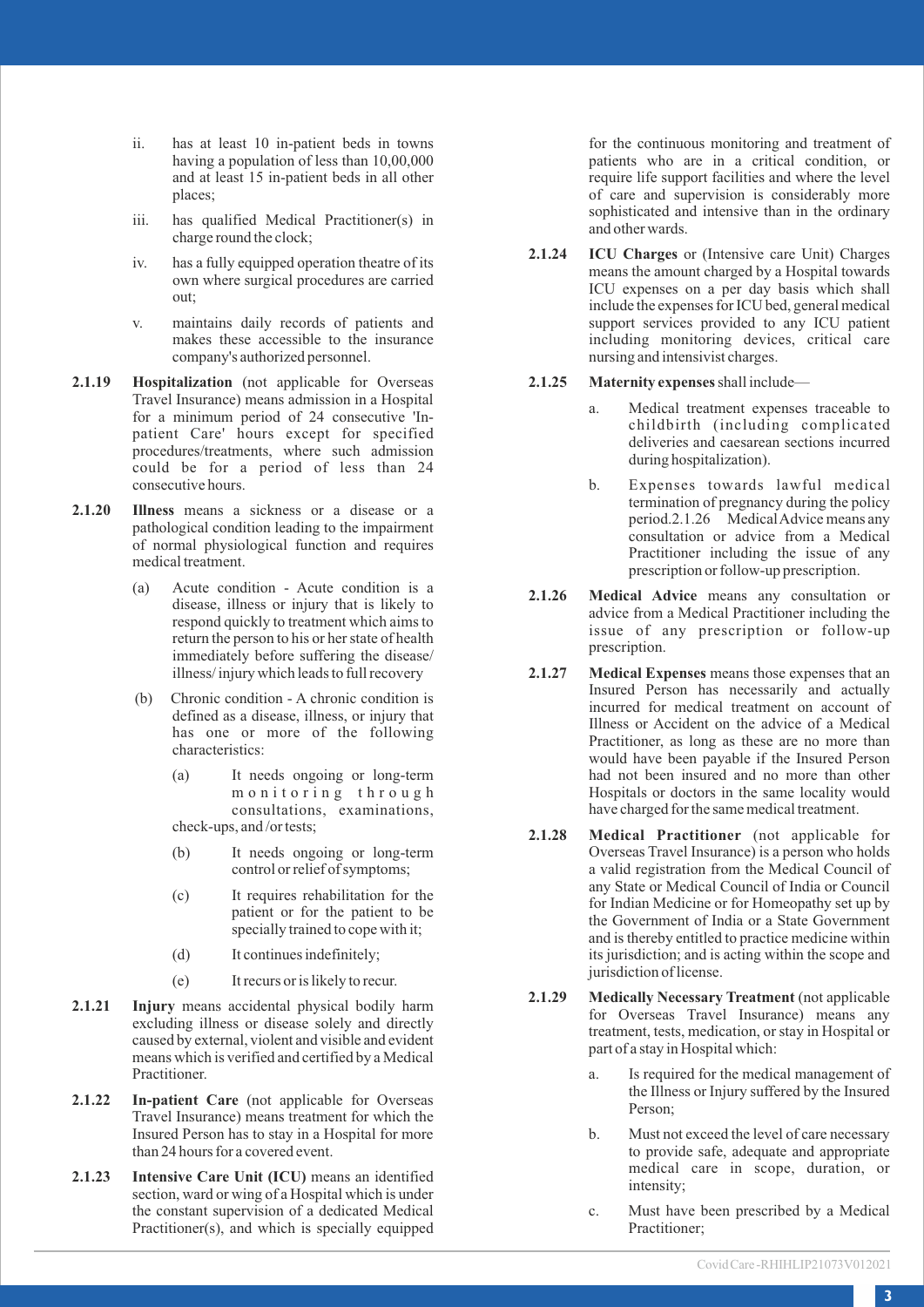- d. Must conform to the professional standards widely accepted in international medical practice or by the medical community in India.
- **2.1.30 Migration** means, the right accorded to health insurance policyholders (including all members under family cover and members of group health insurance policy), to transfer the credit gained for pre-existing conditions and time bound exclusions, with the same insurer.
- **2.1.31 Network Provider** (not applicable for Overseas Travel Insurance) means the Hospitals enlisted by an Insurer, TPAor jointly by an Insurer and TPAto provide medical services to an Insured by a Cashless Facility.
- **2.1.32 Newborn baby** means baby born during the Policy Period and is aged up to 90 days.
- **2.1.33 Non Network Provider:** Non-Network means any hospital, day care centre or other provider that is not part of the network.
- **2.1.34 Notification of Claim** means the process of intimating a Claim to the Insurer or TPA through any of the recognized modes of communication.
- **2.1.35 OPD Treatment** is one in which the Insured Person visits a clinic/Hospital or associated facility like a consultation room for diagnosis and treatment based on the advice of a Medical Practitioner. The Insured is not admitted as a day care or In-patient.
- **2.1.36 Portability** means the right accorded to individual health insurance policyholders (including all members under family cover) to transfer the credit gained for pre-existing conditions and time-bound exclusions, from one insurer to another insurer.
- **2.1.37 Pre-existing Disease** means any condition, ailment, injury or disease
	- i. That is/are diagnosed by a physician within 48 months prior to the effective date of the policy issued by the insurer or its reinstatement or
	- ii. For which medical advice or treatment was recommended by, or received from, a physician within 48 months prior to the effective date of the policy issued by insurer or its reinstatement.
- **2.1.38 Pre-hospitalization Medical Expenses** means Medical Expenses incurred during pre-defined number of days preceding the hospitalization of the Insured Person, provided that :
	- i. Such Medical Expenses are incurred for the same condition for which the Insured Person's Hospitalization was required, and
	- ii. The In-patient Hospitalization claim for such Hospitalization is admissible by the Insurance Company.
- **2.1.39 Post-hospitalization Medical** Expenses means Medical Expenses incurred during pre-defined

number of days immediately after the Insured Person is discharged from the Hospital provided that:

- Such Medical Expenses are incurred for the same condition for which the Insured Person's Hospitalization was required and
- ii. The inpatient Hospitalization claim for such Hospitalization is admissible by the Company.
- **2.1.40 Qualified Nurse** (not applicable for Overseas Travel Insurance) is a person who holds a valid registration from the Nursing Council of India or the Nursing Council of any state in India.
- **2.1.41 Reasonable and Customary Charges** (not applicable for Overseas Travel Insurance) means the charges for services or supplies, which are the standard charges for the specific provider and consistent with the prevailing charges in the geographical area for identical or similar services, taking into account the nature of the Illness/ Injury involved.
- **2.1.42 Renewal** defines the terms on which the contract of insurance can be renewed on mutual consent with a provision of grace period for treating the renewal continuous for the purpose of gaining credit for pre-existing diseases, time-bound exclusions and for all waiting periods.
- **2.1.43 Room Rent** means the amount charged by a Hospital towards Room & Boarding expenses and shall include the associated medical expenses.
- **2.1.44 Subrogation** (Applicable to other than Health Policies and health sections of Travel and PA policies) means the right of the Insurer to assume the rights of the Insured Person to recover expenses paid out under the Policy that may be recovered from any other source.
- **2.1.45 Surgery/Surgical Procedure:** means manual and/or operative procedure(s) required for treatment of an Illness or Injury, correction of deformities and defects, diagnosis and cure of diseases, relief from suffering or prolongation of life, performed in a Hospital or a Day Care Centre by a Medical Practitioner.
- **2.1.46 Unproven/Experimental Treatment** means a treatment including drug experimental therapy which is not based on established medical practice in India, is treatment experimental or unproven.

## **2.2 Specific Definitions:**

- **2.2.1 Annexure** means the document attached and marked as Annexure to this Policy.
- **2.2.2 Claim** means a demand made in accordance with the terms and conditions of the Policy for payment of the specified Benefits in respect of the Insured Person as covered under the Policy.
- **2.2.3 Claimant** means a person who possesses a relevant and valid Insurance Policy which is issued by the Company and is eligible to file a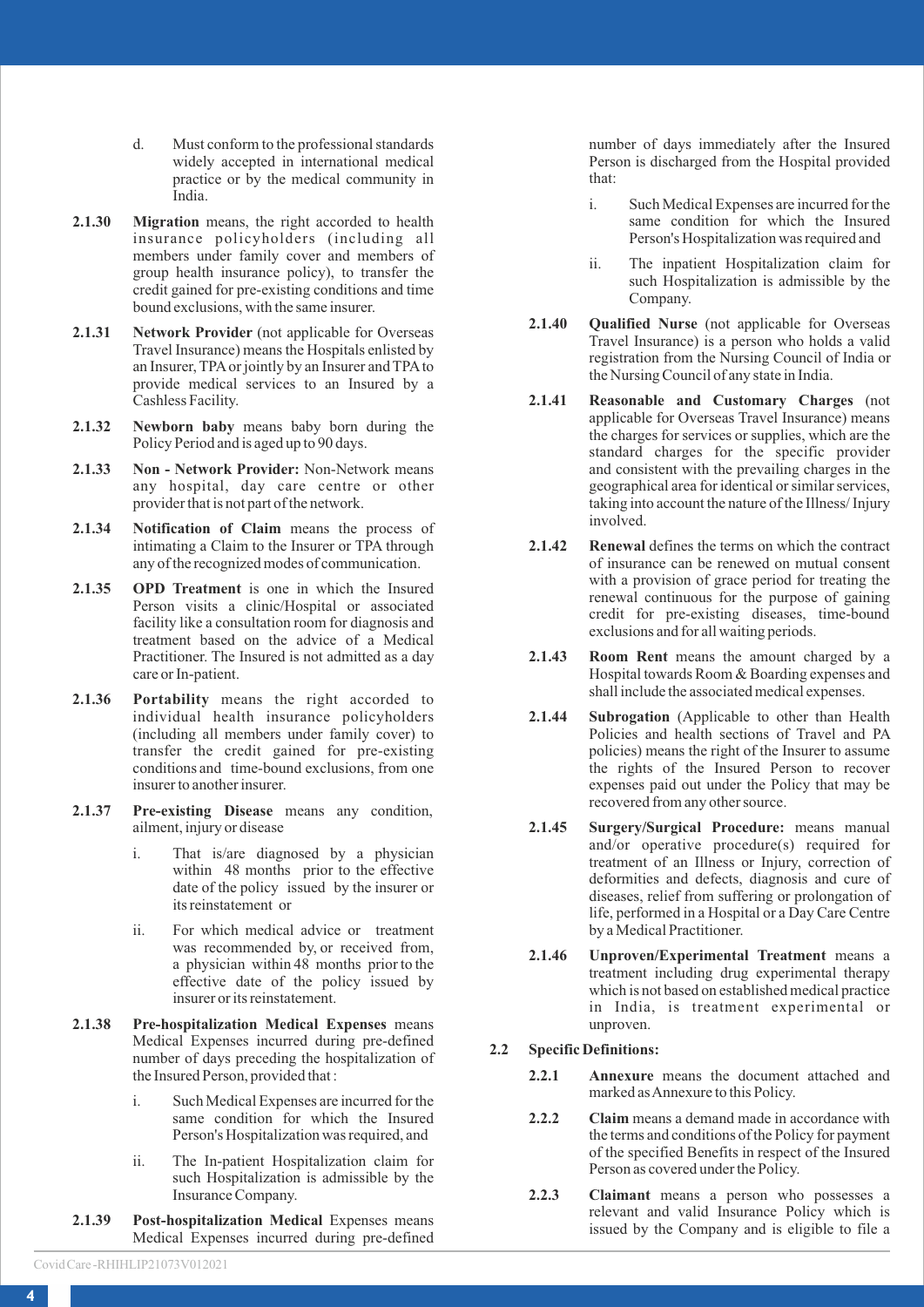Claim in the event of a covered loss.

- **2.2.4 Company** (also referred as Insurer/We/Us) means Care Health Insurance Limited.
- **2.2.5 Diagnosis** means pathological conclusion drawn by a registered medical practitioner, supported by acceptable Clinical, radiological, histological, histo-pathological and laboratory evidence wherever applicable.
- **2.2.6 Hazardous Activities** (or Adventure sports) means any sport or activity, which is potentially dangerous to the Insured whether he is trained or not. Such sport/activity includes (but not limited to) stunt activities of any kind, adventure racing, base jumping, biathlon, big game hunting, black water rafting, BMX stunt/ obstacle riding, bobsleighing/ using skeletons, bouldering, boxing, canyoning, caving/ pot holing, cave tubing, rock climbing/ trekking/ mountaineering, cycle racing, cyclo cross, drag racing, endurance testing, hand gliding, harness racing, hell skiing, high diving (above 5 meters), hunting, ice hockey, ice speedway, jousting, judo, karate, kendo, lugging, risky manual labor, marathon running, martial arts, micro – lighting, modern pentathlon, motor cycle racing, motor rallying, parachuting, paragliding/ parapenting, piloting aircraft, polo, power lifting, power boat racing, quad biking, river boarding, scuba diving, river bugging, rodeo, roller hockey, rugby, ski acrobatics, ski doo, ski jumping, ski racing, sky diving, small bore target shooting, speed trials/ time trials, triathlon, water ski jumping, weight lifting or wrestling of any type.
- **2.2.7 Indemnity/Indemnify** means compensating the Insured Person up to the extent of Expenses incurred, on occurrence of an event which results in a financial loss and is covered as the subject matter of the Insurance Cover.
- **2.2.8 Insured Event** means an event that is covered under the Policy; and which is in accordance with the Policy Terms & Conditions.
- **2.2.9 Insured Person** (Insured) means a self, legally married spouse, dependent children, dependent parents or any other relationship having an insurable interest and whose name specifically appears under Insured in the Policy Schedule and with respect to whom the premium has been received by the Company.
- **2.2.10 Mental Illness** means a substantial disorder of thinking, mood, perception, orientation or memory that grossly impairs judgment, behavior, capacity to recognize, reality or ability to meet the ordinary demands of life, mental conditions associated with the abuse of alcohol and drugs, but does not include mental retardation which is a condition of arrested or incomplete development of mind of a person, specially characterized by sub normality of intelligence
- **2.2.11 Nominee** means the person named in the Policy Schedule or as declared with the Policyholder who is nominated to receive the benefits under

this Policy in accordance with the terms of the Policy, if the Insured Person is deceased.

- **2.2.12 Preventive Care** means any kind of treatment taken as a pro-active care measure without actual requirement or symptoms of a disease or illness.
- **2.2.13 Policy** means these Policy terms and conditions and Annexures thereto, the Proposal Form, Policy Schedule and Optional Cover (if applicable) which form part of the Policy and shall be read together.
- **2.2.14 Policy Schedule** is a certificate attached to and forming part of this Policy.
- **2.2.15 Policy Year** means a period of one year commencing on the Policy Period Start Date or any anniversary thereof.
- **2.2.16 Policyholder** (also referred as You) means the person named in the Policy Schedule as the Policyholder.
- **2.2.17 Policy Period** means the period commencing from the Policy Period Start Date and ending on the Policy Period End Date of the Policy as specifically appearing in the Policy Schedule.
- **2.2.18 Policy Period End Date** means the date on which the Policy expires, as specifically appearing in the Policy Schedule.
- **2.2.19 Policy Period Start Date** means the date on which the Policy commences, as specifically appearing in the Policy Schedule.
- **2.2.20 Quarantine** means a state, period or place of isolation in which people are placed in a Government Authorized Centre due to diagnosis or suspected infection of Corona virus disease (Covid 19).
- **2.2.21 Rehabilitation**means assisting an Insured Person who, following a Medical Condition, requires assistance in physical, vocational, independent living and educational pursuits to restore him to the position in which he was in, prior to such medical condition occurring.
- **2.2.22 Sum Insured** means the amount specified in the Policy Schedule, for which premium is paid by the Policyholder
- **2.2.23 Single Private Room** means an air conditioned room in a Hospital where a single patient is accommodated and which has an attached toilet (lavatory and bath). Such room type shall be the most basic and the most economical of all accommodations available as a Single room in that Hospital.
- **2.2.24 Third Party Administrator** or TPA means any person who is licensed under the IRDA (Third Party Administrators-Health Services) Regulations,2001 by the Authority, and is engaged, for a fee or remuneration by an Insurance Company, for the purposes of providing health services.
- **2.2.25 Associate Medical Expenses** means those Medical Expenses as listed below which vary in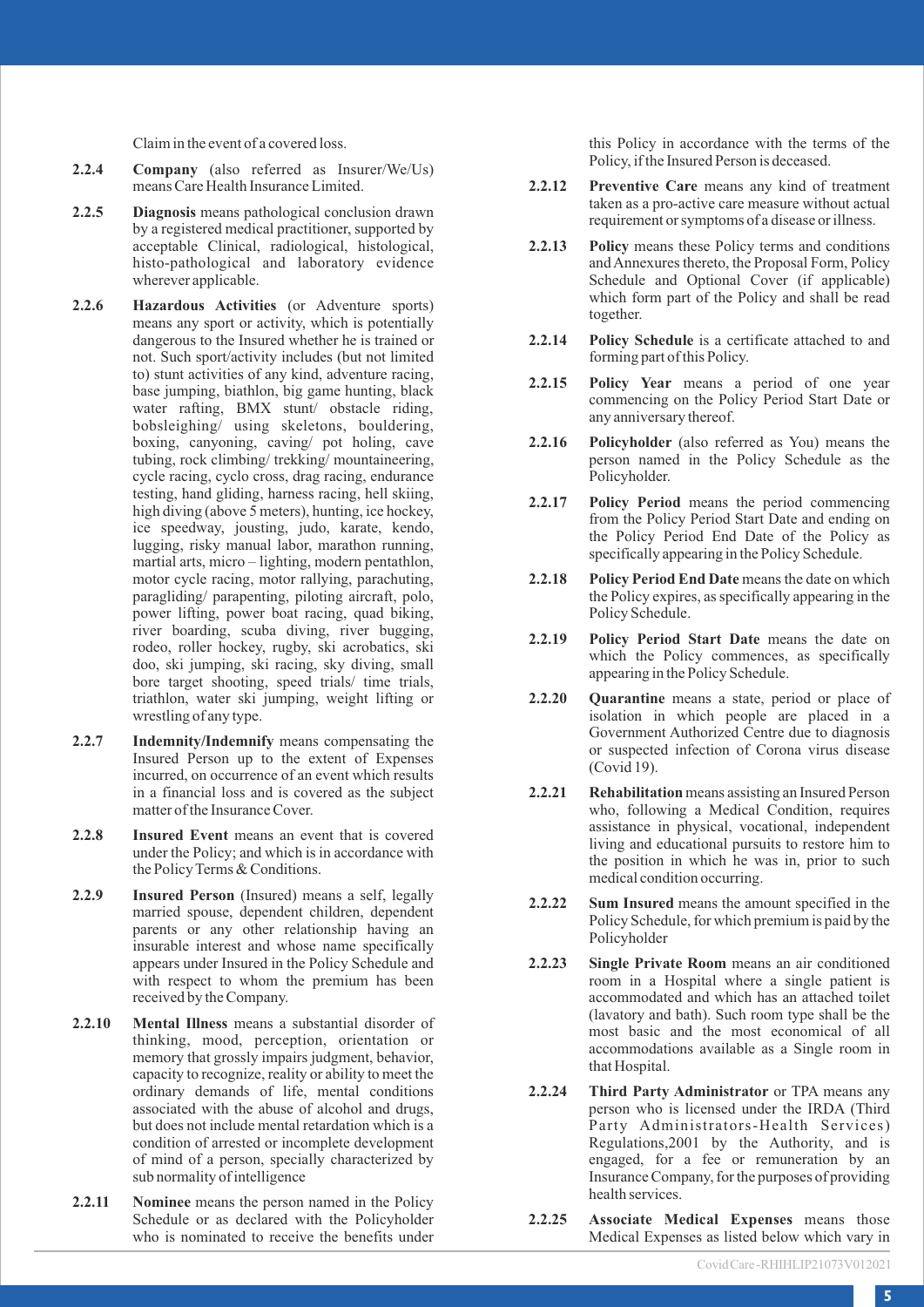accordance with the Room Rent or Room Category applicable in a Hospital:

- (a) Room, boarding, nursing and operation theatre expenses as charged by the Hospital where the Insured Person availed medical treatment;
- (b) Fees charged by surgeon, anesthetist, Medical Practitioner;

Note: Associate Medical Expenses are not applied in respect of the hospitals which do not follow differential billing or for those expenses in respect of which differential billing is not adopted based on the room category.

## **3. Benefits Covered UnderThe Policy:**

#### **General Conditions Applicable To All The Benefits**

- 1. The maximum, total and cumulative liability of the Company in respect of an Insured Person for any and all Claims arising under this Policy during the Policy Year shall not exceed the Sum Insured for that Insured Person.
- 2. All Claims shall be payable subject to the terms, conditions, exclusions, sub-limits and wait periods of the Policy and subject to availability of the Sum Insured.
- 3. If the Insured Person suffers a relapse within 45 days from the date of last discharge / consultation from the Hospital for which a Claim has been made, then such relapse shall be deemed to be part of the same Claim and all the limits of Per Claim Limit under this Policy shall be applied as if they were under a single Claim.
- 4. Any Claim paid for the Benefits shall reduce the Sum Insured for the Policy Year and only the balance shall be available for all the future claims for that Policy Year.
- 5. Option of Mid-term inclusion of a Person in the Policy will be only upon marriage or childbirth; Additional differential premium will be calculated on a pro rata basis.
- 6. Coverage under this Policy will be available for the Insured Person for medical expenses incurred for treatment and / or quarantine for Coronavirus disease (COVID-19) with positive confirmative diagnosis from Government Authorized Centre.
- 7. In case the claim related to medical expenses is paid by the Company and thereafter Government/Competent Authority has reimbursed the said medical expenses to the Insured Person, in such case the company has the right and authority to recover the said medical expenses from the Insured Person, paid out under the Policy and in case Insured Person does not remit the said medical expenses within 60 days from the receipt of said medical expenses from the Government/Competent Authority, the Company is authorized to take all the necessary legal actions to recover the said medical expenses.
- 8. The Insured Person cannot claim medical expenses from both the Company and Government/Competent Authority, Insured Person can only claim medical expenses from any one of them.
- **3.1 Benefit 1 : Hospitalization Expenses**

If an Insured Person is diagnosed with an illness and which requires the Insured Person to be admitted in a Hospital in India which should be Medically Necessary during the Policy Period and while the Policy is in force for:

- **(i) In-patient Care:** The Company will indemnify the Insured Person for Medical Expenses incurred towards Hospitalization through Cashless or Reimbursement Facility, maximum up to the Sum Insured, as specified in the Policy Schedule, provided that the Hospitalization is for a minimum period of 24 consecutive hours and was prescribed in writing, by a Medical Practitioner, and the Medical Expenses incurred are Reasonable and Customary Charges that were Medically Necessary.
- **(ii) Day Care Treatment:** The Company will indemnify the Insured Person for Medical Expenses incurred on Day Care Treatment through Cashless or Reimbursement Facility, maximum up to the Sum Insured ,as specified in the Policy Schedule, provided that period of treatment of the Insured Person in the Hospital/Day Care Centre does not exceed 24 hours, which would otherwise require an inpatient admission and such Day Care Treatment was prescribed in written, by a Medical Practitioner, and the Medical Expenses incurred are Reasonable and Customary Charges that were Medically Necessary

#### **(iii) Conditions applicable for Hospitalization Expenses (Benefit 1)**:

- (a) Room/Boarding and nursing expenses as charged by the Hospital where the Insured Person availed medical treatment:
	- 1) If the Insured Person is admitted in a Hospital room where the Room Category opted or Room Rent incurred is higher than the eligible Room Category/ Room Rent as specified in the Policy Schedule, then,
		- I. The Policyholder/Insured Person shall bear the ratable proportion of the total Associate Medical Expenses (including applicable surcharge and taxes thereon) in the proportion of the difference between the Room Rent actually incurred and the Room Rent specified in the Policy Schedule or the Room Rent of the entitled Room Category to the Room Rent actually incurred.

The Policy Schedule will specify the eligibility of Room Rent or Room Category applicable for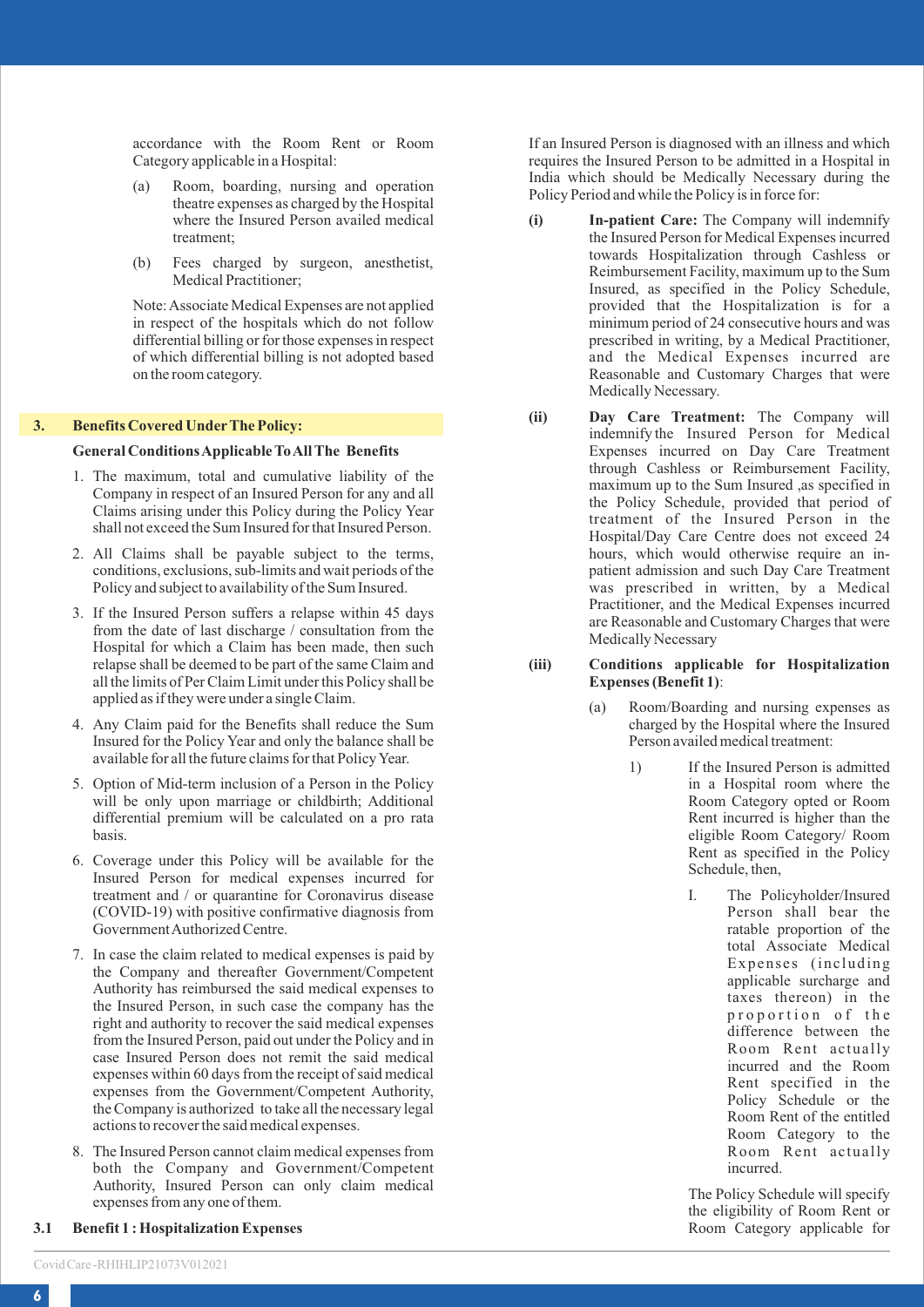the Insured Person under the Policy. The Room Rent or Room Category available under this Policy is mentioned as follows:

- 2) Single Private Room If the Policy Schedule states 'Single Private Room' as eligible Room Category, it means the maximum eligible Room Category in case of Hospitalization of the Insured Person payable by the Company is limited to stay in a Single Private Room.
- 3) If the Policy Schedule states 'up to 1% of the Sum Insured per day' as eligible Room Rent, it means the maximum eligible Room Rent of the Insured Person payable by the Company is limited to 1% of the Sum Insured per day of Hospitalization.
- 4) The nomenclature of Room categories may vary from one hospital to the other. Hence, the final consideration will be as per the definition of the Rooms mentioned in the Policy.

#### **(b) Intensive Care Unit Charges (ICU Charges):**

The Policy Schedule will specify the Limit of ICU Charges applicable for the Insured Person under the Policy. The ICU Charges available under this Policy are as follows:

- 1) If the Policy Schedule states 'up to 2% of the Sum Insured per day' as eligible ICU Charges per day of Hospitalization, it means the maximum eligible ICU charges of the Insured Person payable by the Company is limited to 2% of the Sum Insured per day of Hospitalization.
- 2) If the Policy Schedule states the eligibility of ICU Charges of the Insured Person as 'No Sub-limit', it means that there is no separate restriction on ICU Charges incurred towards stay in ICU during Hospitalization

## **(iv) Sub-limits on Coverage forQuarantine**

The Company will indemnify the Insured Person for Medical Expenses incurred maximum up to 1% Sum Insured per day maximum up to 30 days in a Policy Year through Cashless or Reimbursement Facility in case Insured Person gets quarantine due to positive confirmative diagnosis of Coronavirus disease (COVID-19) in Government Authorized Centre.

Exclusion No.4.1 (2) will not be applicable to the extent for Coverage of Quarantine.

**3.2 Benefit 2 : Pre-Hospitalization Medical Expenses and Post-Hospitalization Medical Expenses**

The Company will indemnify the Insured Person for Medical Expenses incurred which are Medically Necessary, only through Reimbursement Facility, maximum up to the amount as specified in the Policy Schedule, provided that the Medical Expenses so incurred are related to the same Illness for which the Company has accepted the Insured Person's Claim under Benefit 1 (Hospitalization Expenses) and subject to the conditions specified below:

- (i) Under Pre-hospitalization Medical Expenses, for a period of 30 days immediately prior to the Insured Person's date of admission to the Hospital, provided that the Company shall not be liable to make payment for any Pre-hospitalization Medical Expenses that were incurred before the Policy Start Date; and
- (ii) Under Post-hospitalization Medical Expenses, for a period of 60 days immediately after the Insured Person's date of discharge from the Hospital.
- (iii) If the provisions of Clause 6.7(d)(Payment terms) is applicable to a Claim, then:
	- a) The date of admission to Hospital for the purpose of this Benefit shall be the date of the first admission to the Hospital for the Illness deemed or Injury sustained to be Any One Illness; and
	- b) The date of discharge from Hospital for the purpose of this Benefit shall be the last date of discharge from the Hospital in relation to the Illness deemed or Injury sustained to be Any One Illness.

Note: Maximum of 4 diagnostic tests for Coronavirus disease (COVID-19) is available under this benefit

## **3.3 Benefit 3: OPD Benefit**

The Company will indemnify the Insured Person, through Reimbursement for availing Out-Patient consultations, Diagnostic Examinations and Pharmacy expenses, up to the amount specified against this Benefit in the Policy Schedule, during the Policy Year provided that the Medical Expenses so incurred are after positive confirmative diagnosis of Coronavirus disease (COVID-19).

In addition to the above, the Company will indemnify the Insured Person, the expenses incurred during the Policy Year through Reimbursement for availing Covid-19 Vaccination, maximum up to Rs. 1000 per Insured Person per dose.

Note: Vaccination coverage shall be available only for limited time period i.e. till 31st March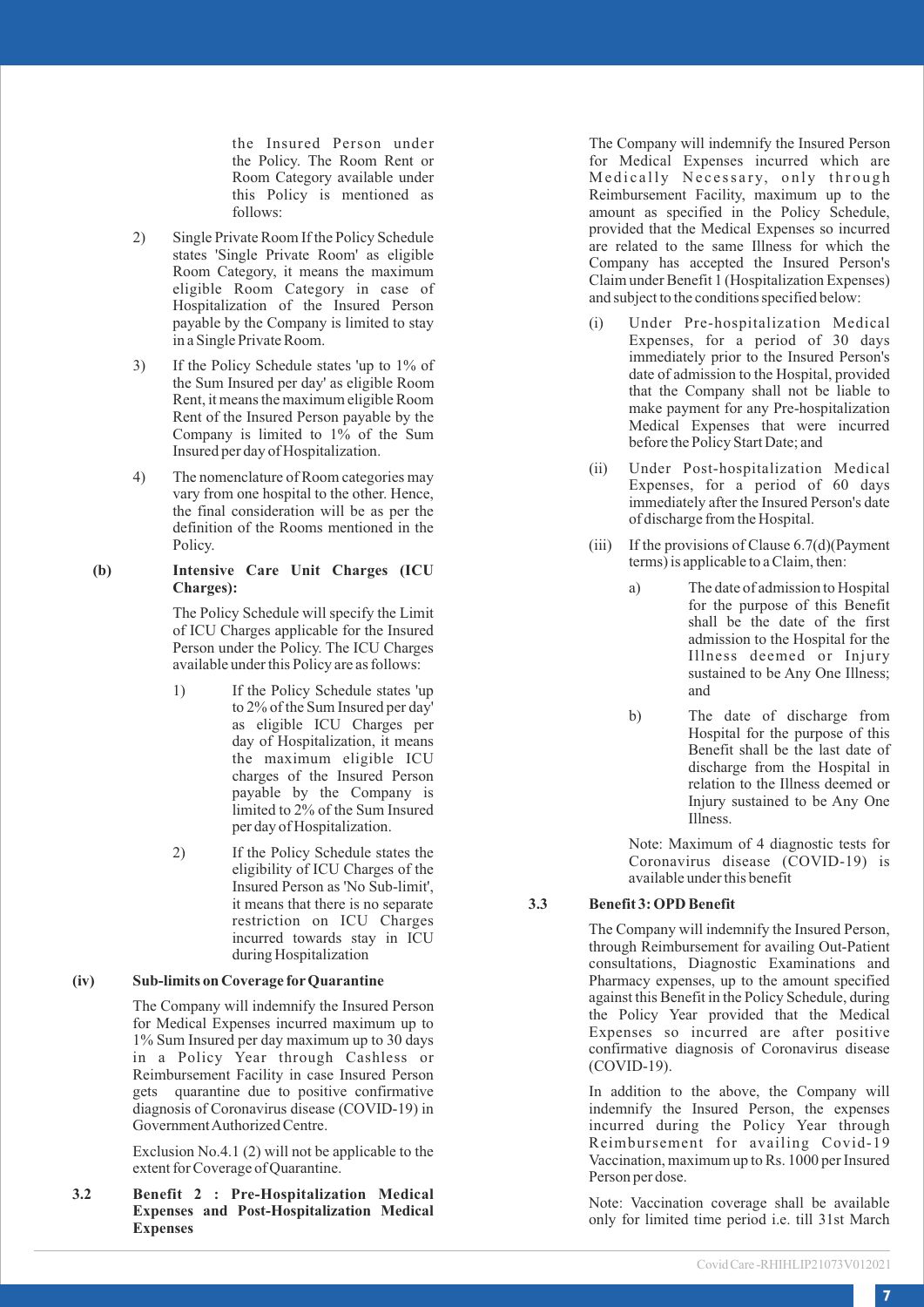## **4. Exclusions**

## **4.1 Standard Exclusions:**

Any Claim in respect of any Insured Person for, arising out of or directly or indirectly due to any of the following shall not be admissible unless expressly stated to the contrary elsewhere in the Policy Terms and conditions.

#### **1. Investigation & Evaluation: (Code- Excl04)**

- a) Expenses related to any admission primarily for diagnostics and evaluation purposes only are excluded.
- b) Any diagnostic expenses which are not related or not incidental to the current diagnosis and treatment are excluded.

## **2. Rest Cure, rehabilitation and respite care: (Code- Excl05)**

- a) Expenses related to any admission primarily for enforced bed rest and not for receiving treatment. This also includes:
	- 1. Custodial care either at home or in a nursing facility for personal care such as help with activities of daily living such as bathing, dressing, moving around either by skilled nurses or assistant or non-skilled persons.
	- 2. Any services for people who are terminally ill to address physical, social, emotional and spiritual needs.

#### **3. Obesity/ Weight Control: (Code-Excl06)**

Expenses related to the surgical treatment of obesity that does not fulfill all the below conditions:

- 1) Surgery to be conducted is upon the advice of the Doctor
- 2) The surgery/Procedure conducted should be supported by clinical protocols
- 3) The member has to be 18 years of age or older and
- 4) Body Mass Index (BMI);
	- a) greater than or equal to 40 or
	- b) greater than or equal to 35 in conjunction with any of the following severe comorbidities following failure of less invasive methods of weight loss:
		- i. Obesity- related cardiomyopathy

ii. Coronary heart disease

iii. Severe Sleep Apnea

iv. Uncontrolled Type2 Diabetes

## **4. Change-of-Gender treatments: (Code- Excl07)**

Expenses related to any treatment, including surgical management, to change characteristics of the body to those of the opposite sex.

#### **5. Cosmetic orplastic Surgery: (Code- Excl08)**

Expenses for cosmetic or plastic surgery or any treatment to change appearance unless for reconstruction following an Accident, Burn(s) or Cancer or as part of medically necessary treatment to remove a direct and immediate health risk to the insured. For this to be considered a medical necessity, it must be certified by the attending Medical Practitioner.

#### **6. Hazardous or Adventure sports: (Code-Excl09)**

Expenses related to any treatment necessitated due to participation as a professional in hazardous or adventure sports, including but not limited to, para-jumping, rock climbing, mountaineering, rafting, motor racing, horse racing or scuba diving, hand gliding, sky diving, deep-sea diving.

#### **7. Breach of law: (Code- Excl10)**

Expenses for treatment directly arising from or consequent upon any Insured Person committing or attempting to commit a breach of law with criminal intent.

## **8. Excluded Providers: (Code- Excl11)**

Expenses incurred towards treatment in any hospital or by any Medical Practitioner or any other provider specifically excluded by the Insurer and disclosed in its website / notified to the policyholders are not admissible. However, in case of life threatening situations or following an accident, expenses up to the stage of stabilization are payable but not the complete claim.

Note: Refer Annexure – II of the Policy Terms & Conditions for list of excluded hospitals.

- **9.** Treatment for Alcoholism, drug or substance abuse or any addictive condition and consequences thereof. **(Code- Excl12)**
- **10.** Treatments received in heath hydros, nature cure clinics, spas or similar establishments or private beds registered as a nursing home attached to such establishments or where admission is arranged wholly or partly for domestic reasons. **(Code-Excl13)**
- **11.** Dietary supplements and substances that can be purchased without prescription, including but not limited to Vitamins, minerals and organic substances unless prescribed by a medical practitioner as part of hospitalization claim or day care procedure **(Code- Excl14)**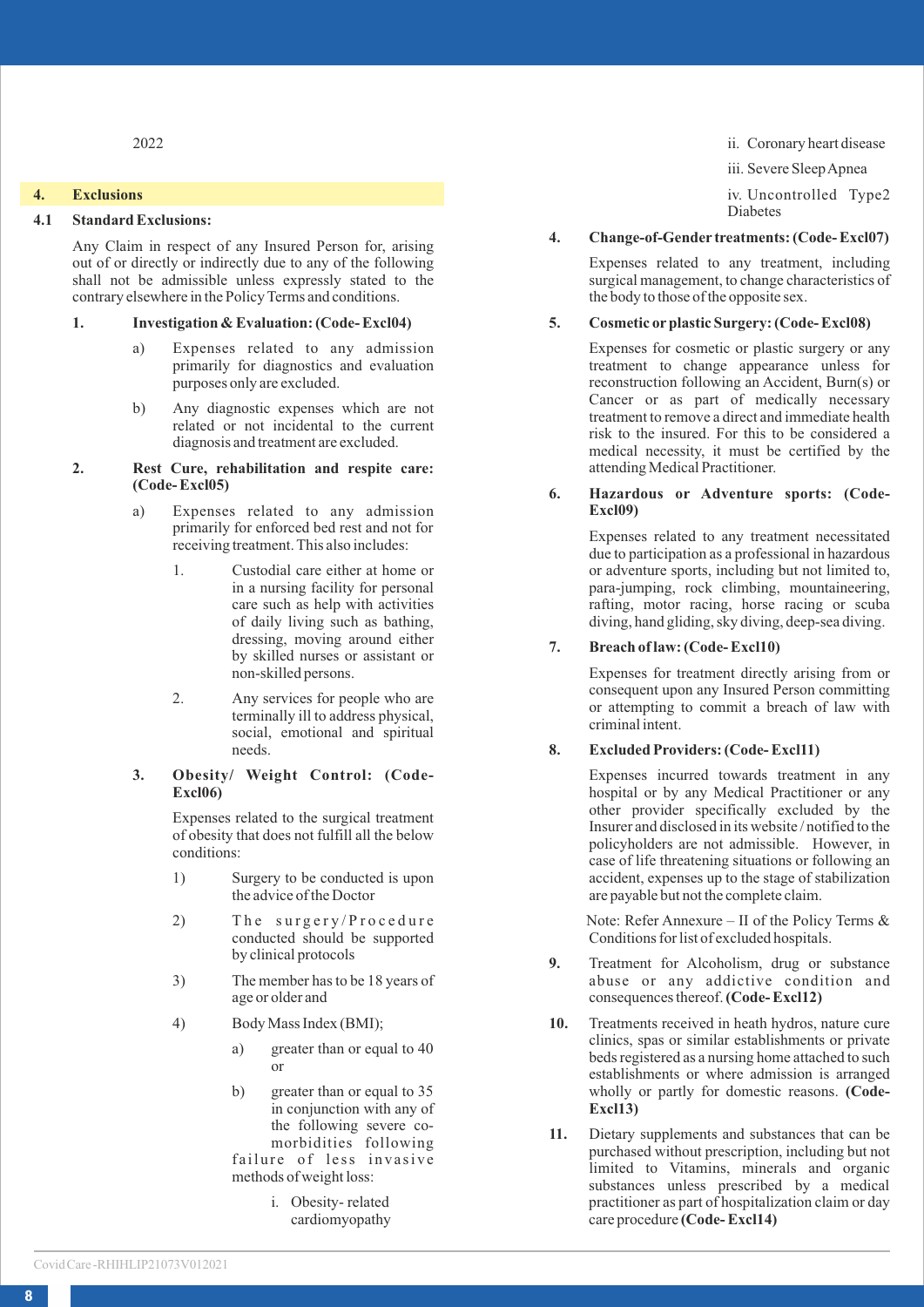#### **12. Refractive Error: (Code- Excl15)**

Expenses related to the treatment for correction of eye sight due to refractive error less than 7.5 dioptres.

## **13. Unproven Treatments: (Code- Excl16)**

Expenses related to any unproven treatment, services and supplies for or in connection with any treatment. Unproven treatments are treatments, procedures or supplies that lack significant medical documentation to support their effectiveness.

#### **14. Sterility and Infertility: (Code- Excl17)**

Expenses related to sterility and infertility. This includes:

- (i) Any type of contraception, sterilization
- (ii) Assisted Reproduction services including artificial insemination and advanced reproductive technologies such as IVF,
- ZIFT, GIFT, ICSI
- (iii) Gestational Surrogacy
- (iv) Reversal of sterilization

## **15. Maternity: (Code Excl18)**

- a. Medical treatment expenses traceable to childbirth (including complicated during hospitalization) except ectopic pregnancy;
- b. Expenses towards miscarriage (unless due to an accident) and lawful medical termination of pregnancy during the policy period.

## **4.2 Specific Exclusions:**

- **I. Waiting Periods:**
	- **(i) 15-day waiting period**
		- a. Expenses related to the treatment and  $/$  or quarantine for COVID 19 within  $15$  days from the f i r s t p o l i c commencement date shall be excluded.
		- b. This exclusion shall not, however, apply if the Insured Person has continuous coverage for more than twelve months.
		- c. The referred waiting period is made applicable to the enhanced sum insured in the event of granting higher sum insured subsequently.

**(ii)** The Waiting Periods as defined above shall be applicable individually for each Insured Person and Claims shall be assessed accordingly.

## **II. Permanent Exclusions:**

Any Claim in respect of any Insured Person for, arising out of or directly or indirectly due to any of the following shall not be admissible unless expressly stated to the contrary elsewhere in the Policy Terms and conditions.

- 1. Any Treatment and / or quarantine for any Illness, sickness or disease other than Coronavirus disease (COVID-19).
- 2. Any claim with respect to Coronavirus disease (COVID-19) contracted or manifested or the onset of diseases is prior to commencement date of this policy .
- 3. Insured Person travels to any containment<br>zone/city/district//country where travel has been restricted by any Government Authority
- 4. Any item or condition or treatment specified in List of Non-Medical Items (Annexure – <sup>I</sup> to Policy Terms & Conditions).
- 5. No claim shall be payable where Insured Person was living with and sharing the same address as that of Person (s) who were diagnosed with Coronavirus disease (COVID-19) or quarantined at the time of Proposal
- 6. Treatment taken from anyone who is not a Medical Practitioner or from a Medical Practitioner who is practicing outside the discipline for which he is licensed or any kind of self-medication.
- 7. All preventive care, Vaccination (except eligible and entitled for Benefit – 3: OPD Benefit) including Inoculation, Immunizations and tonics.
- 8. Expenses incurred for Artificial life maintenance, including life support machine use, post confirmation of vegetative state or brain dead by treating medical practitioner where such treatment will not result in recovery or restoration of the previous state of health under any circumstances.
- 9. Non-Allopathic Treatment or treatment related to any unrecognized systems of medicine.
- 10. War (whether declared or not) and war like occurrence or invasion, acts of foreign enemies, hostilities, civil war, rebellion, revolutions, insurrections, mutiny, military or usurped power, seizure, capture, arrest, restraints and detainment of all kinds.
- 11. Any condition directly or indirectly caused by or associated with any sexually transmitted disease except arising out of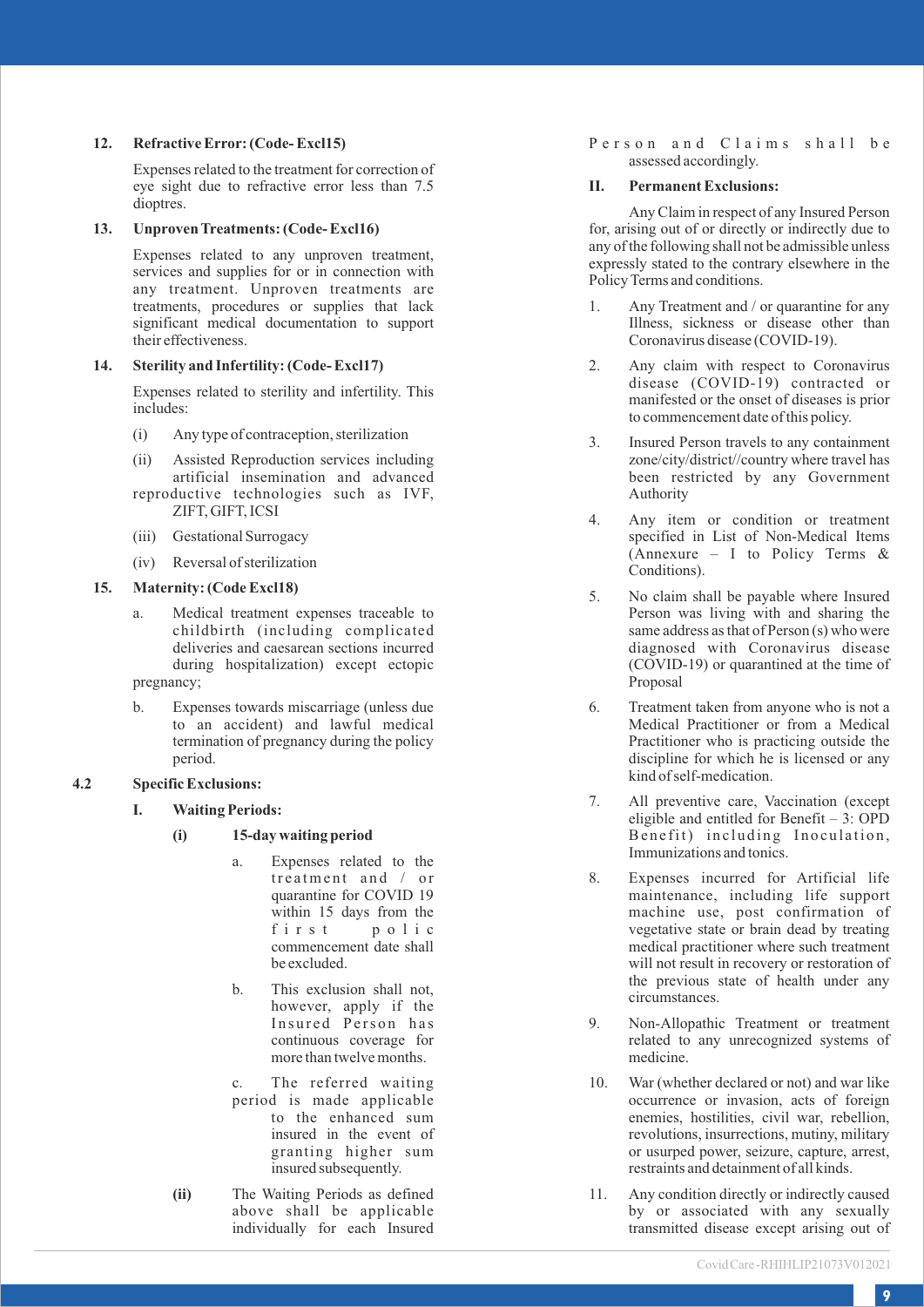HIV.

- 12. Act of self-destruction or self-inflicted Injury, attempted suicide or suicide while sane or insane or Illness or Injury attributable to consumption, use, misuse or abuse of intoxicating drugs, alcohol or hallucinogens.
- 13. Any charges incurred to procure documents related to treatment or Illness pertaining to any period of Hospitalization or Illness.
- 14. Personal comfort and convenience items or services including but not limited to T.V. (wherever specifically charged separately), charges for access to cosmetics, hygiene articles, body care products and bath additives, as well as similar incidental services and supplies.
- 15. Expenses related to any kind of RMO charges, Service charge, Surcharge, night charges levied by the hospital under whatever head or transportation charges by visiting consultant.
- 16. Nuclear, chemical or biological attack or weapons, contributed to, caused by, resulting from or from any other cause or event contributing concurrently or in any other sequence to the loss, claim or expense. For the purpose of this exclusion:
	- a. Nuclear attack or weapons means the use of any nuclear weapon or device or waste or combustion of nuclear fuel or the emission, discharge, dispersal, release or escape of fissile/ fusion material emitting a level of radioactivity capable of causing any Illness, incapacitating disablement or

death.

- b. Chemical attack or weapons means the emission, discharge, dispersal, release or escape of any solid, liquid or gaseous chemical compound which, when suitably distributed, is capable of causing any Illness, incapacitating disablement or death.
- c. Biological attack or weapons means the emission, discharge, dispersal, release or escape of any pathogenic (disease producing) micro-organisms and/or biologically produced toxins (including genetically modified organisms and chemically synthesized toxins) which are capable of causing any Illness, incapacitating disablement or death
- 17. Any other exclusion as specified in the Policy Schedule.

Note: In addition to the foregoing, any loss, claim or expense of whatsoever nature directly or indirectly arising out of, contributed to, caused by, resulting from, or in connection with any action taken in controlling, preventing, suppressing, minimizing or in any way relating to the above Permanent Exclusions shall also be excluded.

## **5. General Terms And Clauses**

## **Standard General Terms & Clauses**

**5.1 Disclosure of Information**

The Policy shall be void and all premium paid thereon shall be forfeited to the Company in the event of misrepresentation, mis-description or non-disclosure of any material fact by the policyholder.

Note:

- a. "Material facts" for the purpose of this clause policy shall mean all relevant information sought by the Company in the proposal form and other connected documents to enable it to take informed decision in the context of underwriting the risk.
- b. In continuation to the above clause the Company may also adjust the scope of cover and / or the premium paid or payable, accordingly.

## **5.2 Condition Precedent to Admission of Liability**

The terms and conditions of the policy must be fulfilled by the insured person for the Company to make any payment for claim(s) arising under the policy.

## **5.3 Claim Settlement (provision forPenal lnterest)**

- I. The Company shall settle or reject a claim, as the case may be, within 30 days from the date of receipt of last necessary document.
- II. ln the case of delay in the payment of a claim, the Company shall be liable to pay interest to the policyholder from the date of receipt of last necessary document to the date of payment of claim at a rate 2% above the bank rate.
- III. However, where the circumstances of a claim warrant an investigation in the opinion of the Company, it shall initiate and complete such investigation at the earliest, in any case not later than 30 days from the date of receipt of last necessary documentln such cases, the Company shall settle or reject the claim within 45 days from the date of receipt of last necessary document.
- IV. ln case of delay beyond stipulated 45 days, the Company shall be liable to pay interest to the policyholder at a rate 2% above the bank rate from the date of receipt of last necessary document to the date of payment of claim.

Bank rate shall mean the rate fixed by the Reserve Bank of lndia (RBl) at the beginning of the financial year in which claim has fallen due

## **5.4 Complete Discharge**

Any payment to the policyholder, insured person or his/ her nominees or his/ her legal representative or assignee or to the Hospital, as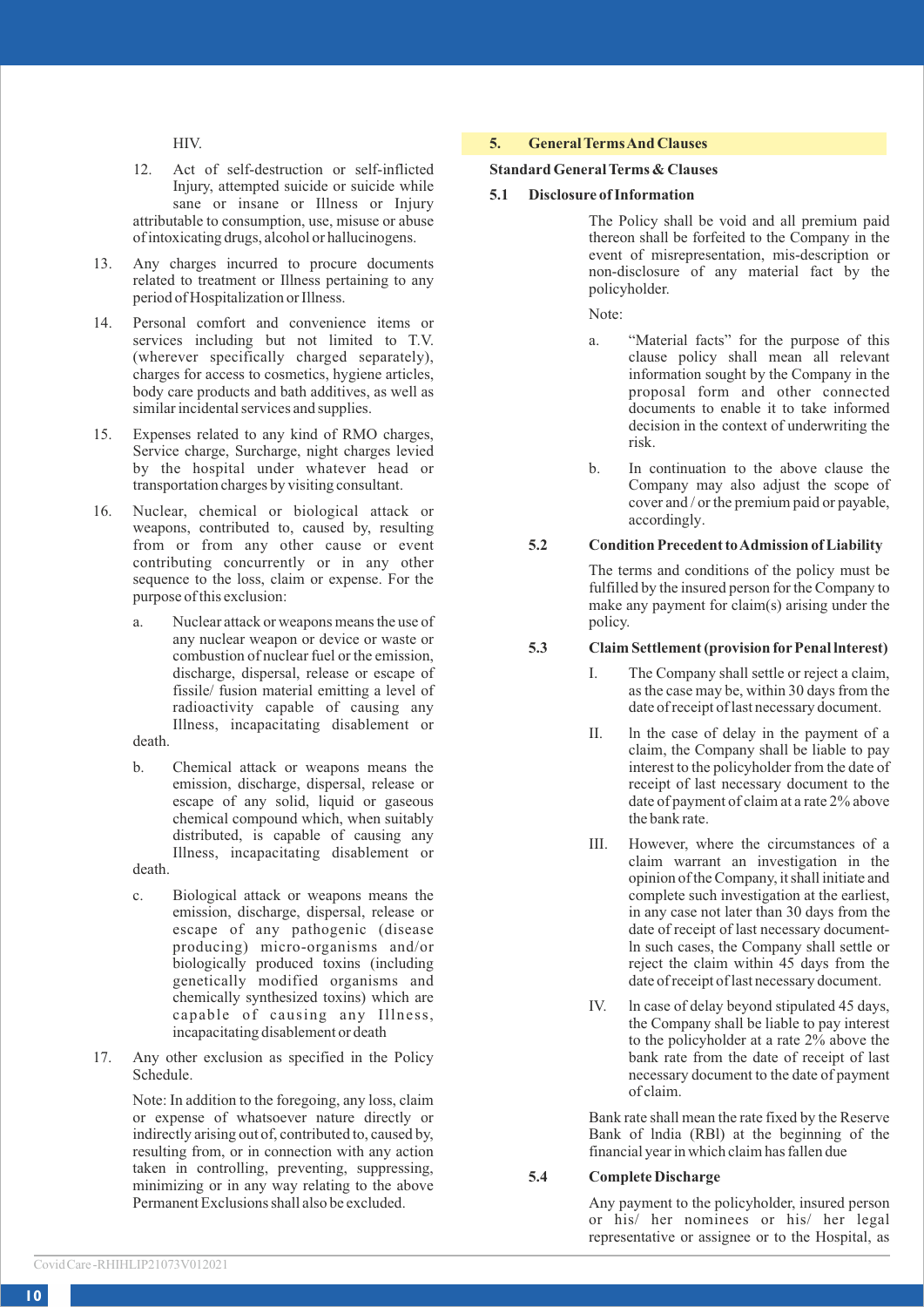the case may be, for any benefit under the policy shall be a valid discharge towards payment of claim by the Company to the extent of that amount for the particular claim.

#### **5.5 Multiple Policies**

- I. ln case of multiple policies taken by an insured person during a period from one or more insurers to indemnify treatment costs, the insured person shall have the right to require a settlement of his/her claim in terms of any of his/her policies. ln all such cases the insurer chosen by the insured person shall be obliged to settle the claim as long as the claim is within the limits of and according to the terms of the chosen policy.
- II. lnsured person having multiple policies shall also have the right to prefer claims under this policy for the amounts disallowed under any other policy / policies even if the sum insured is not exhausted. Then the insurer shall independently settle the claim subject to the terms and conditions of this policy.
- III. lf the amount to be claimed exceeds the sum insured under a single policy, the insured person shall have the right to choose insurer from whom he/she wants to claim the balance amount.
- IV. Where an insured person has policies from more than one insurer to cover the same risk on indemnity basis, the insured person shall only be indemnified the treatment costs in accordance with the terms and conditions of the chosen policy.

#### **5.6 Fraud**

lf any claim made by the insured person, is in any respect fraudulent, or if any false statement, or declaration is made or used in support thereof, or if any fraudulent means or devices are used by the insured person or anyone acting on his/her behalf to obtain any benefit under this policy, all benefits under this policy and the premium paid shall be forfeited.

Any amount already paid against claims made under this policy but which are found fraudulent later shall be repaid by all recipient(s)/policyholder(s), who has made that particular claim, who shall be jointly and severally liable for such repayment to the insurer.

For the purpose of this clause, the expression "fraud" means any of the following acts committed by the insured person or by his agent or the hospital/doctor/any other pa(y acting on behalf of the insured person, with intent to deceive the insurer or to induce the insurer to issue an insurance policy:

a) the suggestion, as a fact of that which is not true and which the insured person does not believe to be true;

- b) the active concealment of a fact by the insured person having knowledge or belief of the fact;
- c) any other act fitted to deceive; and
- d) any such act or omission as the law specially declares to be fraudulent.

The Company shall not repudiate the claim and / or forfeit the policy benefits on the ground of Fraud, if the insured person / beneficiary can prove that the misstatement was true to the best of his knowledge and there was no deliberate intention to suppress the fact or that such misstatement of or suppression of material fact are within the knowledge of the insurer.

## **5.7 Cancellation / Termination**

(a) The policyholder may cancel this policy by giving 15 days'written notice and in such an event, the Company shall refund premium for the unexpired policy period as detailed below.

| <b>Cancellation date from Policy Period</b><br><b>Start Date</b> | <b>Policy Tenure -1 Year</b> |
|------------------------------------------------------------------|------------------------------|
| Up to 1 month                                                    | 75.00%                       |
| 1 month to 3 months                                              | 50.00%                       |
| 3 months to 6 months                                             | $25.00\%$                    |
| 6 months to 12 months                                            | $0.00\%$                     |

- (b) Notwithstanding anything contained herein or otherwise, no refunds of premium shall be made in respect of Cancellation where, any claim has been admitted or has been lodged or any benefit has been availed by the Insured person under the Policy.
- (c) The Company may cancel the Policy at any time on grounds of mis-representations, non-disclosure of material facts, fraud by the Insured Person, by giving 15 days' written notice. There would be no refund of premium on cancellation on grounds of mis-representations, non-disclosure of material facts or fraud.

#### Notes:

In case of demise of the Policyholder,

(i) Where the Policy covers only the Policyholder, this Policy shall stand null and void from the date and time of demise of the Policyholder. The premium would be refunded (exclusive of taxes) for the unexpired period of this Policy at the short period scales subject to no claim has been admitted or has been lodged or any benefit has been availed by the Insured person under the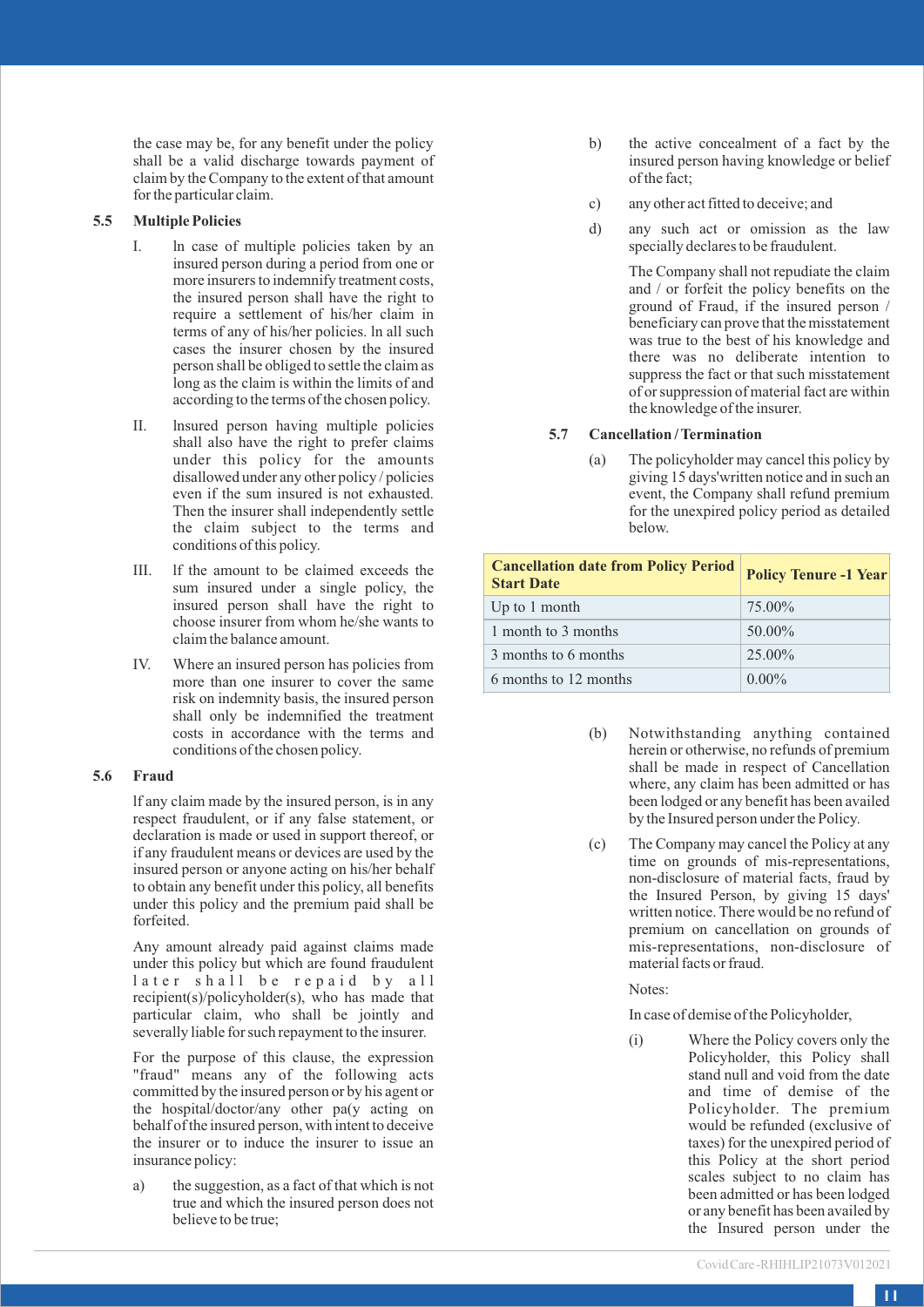Policy.

- (ii) Where the Policy covers other Insured Persons, this Policy shall continue till the end of Policy Period for the other Insured Persons. If the other Insured Persons wish to continue with the same Policy, the Company will renew the Policy subject to the appointment of a policyholder provided that:
- I. Written notice in this regard is given to the Company before the Policy Period End Date; and
- II. A person of Age 18 years or above, who satisfies the Company's criteria applies to become the Policyholder.

## **5.8 Migration**

The insured person will have the option to migrate the policy to other health insurance products/plans offered by the company by applying for migration of the policyatleast3O days before the policy renewal date as per IRDAI guidelines on Migration. lf such person is presently covered and has been continuously covered without any lapses under any health insurance product plan offered by the company, the insured person will get the accrued continuity benefits in waiting periods as per IRDAI guidelines on migration.

For Detailed Guidelines on migration, kindly refer the link https://www.careinsurance.com/otherdisclosures.html

#### **5.9 Portability**

The insured person will have the option to port the policy to other insurers by applying to such insurer to port the entire policy along with all the members of the family, if any, at least 45 days before, but not earlier than 60 days from the policy renewal date as per IRDAI guidelines related to portability. lf such person is presently covered and has been continuously covered without any lapses under any health insurance policy with an lndian General/Health insurer, the proposed insured person will get the accrued continuity benefits in waiting periods as per IRDAI guidelines on portability.

For Detailed Guidelines on portability, kindly refer the link https://www.careinsurance.com/otherdisclosures.html

#### **5.10 Renewal of Policy**

The policy shall ordinarily be renewable except on misrepresentation by the insured person.

I. The Company shall endeavor to give notice for renewal. However, the Company is not under obligation to give any notice for renewal.

**12**

- II. Renewal shall not be denied on the ground that the insured person had made a claim or claims in the preceding policy years.
- III. Request for renewal along with requisite premium shall be received by the Company before the end of the policy period.
- IV. At the end of the policy period, the policy shall terminate and can be renewed within the Grace Period of 30 days to maintain continuity of benefits without break in policy. Coverage is not available during the grace period.
- V. No loading shall apply on renewals based on individual claims experience

## **5.11 Withdrawal of Policy**

In the likelihood of this product being withdrawn in future, the Company will intimate the insured person about the same 90 days prior to expiry of the policy.

Insured Person will have the option to migrate to similar health insurance product available with the Company at the time of renewal with all the accrued continuity benefits such as cumulative bonus, waiver of waiting period. as per IRDAI guidelines, provided the policy has been maintained without a break.

## **5.12 Moratorium Period**

After completion of eight continuous years under the policy no look back to be applied. This period of eight years is called as moratorium period. The moratorium would be applicable for the sums insured of the first policy and subsequently completion of 8 continuous years would be applicable from date of enhancement of sums insured only on the enhanced limits. After the expiry of Moratorium Period no health insurance claim shall be contestable except for proven fraud and permanent exclusions specified in the policy contract. The policies would however be subject to all limits, sub limits, co-payments, deductibles as per the policy contract.

#### **5.13 Possibility of Revision of Terms of the Policy lncluding the Premium Rates**

The Company, with prior approval of lRDAl, may revise or modify the terms of the policy including the premium rates. The insured person shall be notified three months before the changes are effected.

## **5.14 Free Look Period**

The Free Look Period shall be applicable on new individual health insurance policies and not on renewals or at the time of porting/migrating the policy.

The insured person shall be allowed free look period of fifteen days (30 days in case of distance marketing) from date of receipt of the policy document to review the terms and conditions of the policy, and to return the same if not acceptable.

lf the insured has not made any claim during the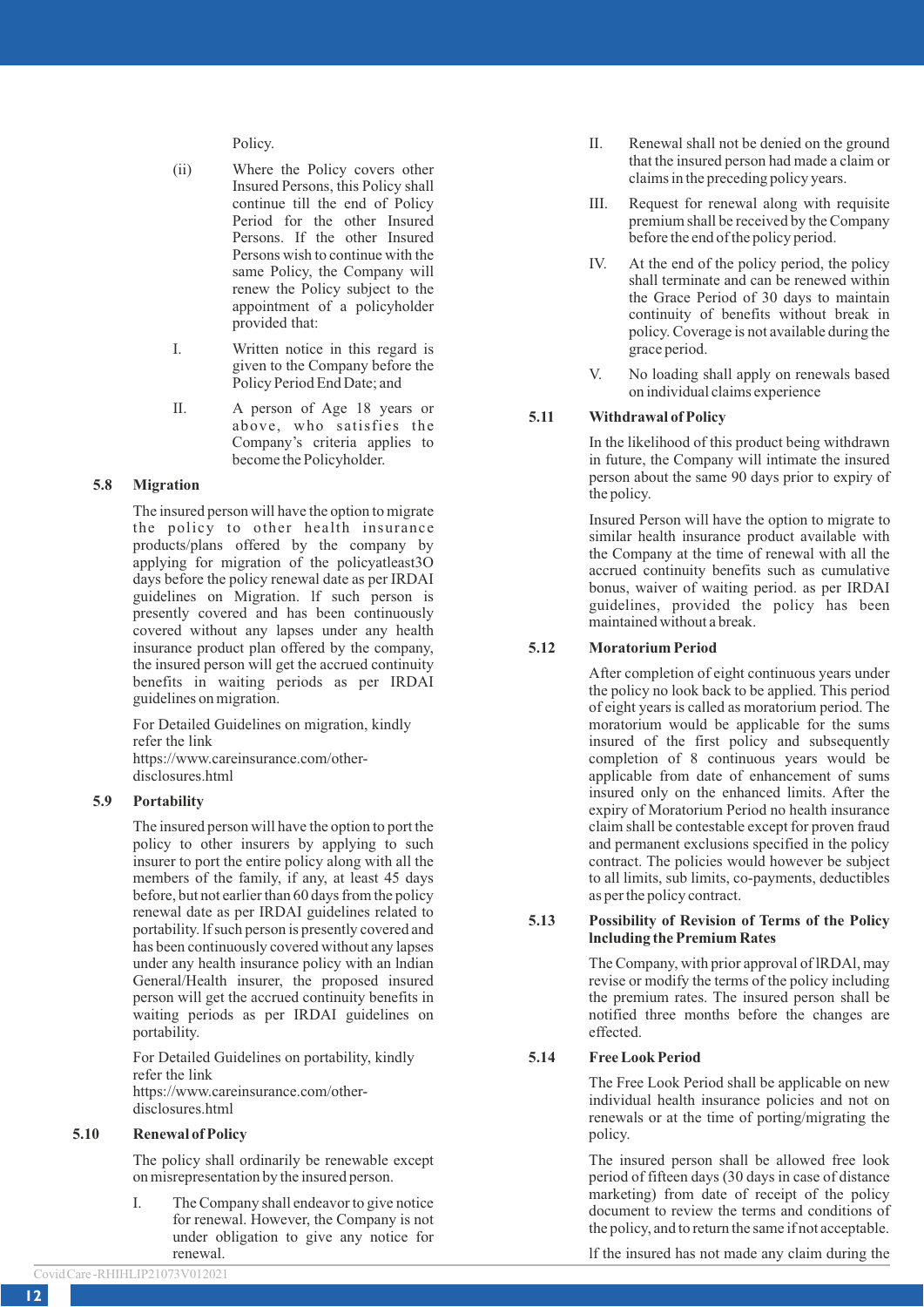Free Look Period, the insured shall be entitled to

- I. a refund of the premium paid less any expenses incurred by the Company on medical examination of the insured person and the stamp duty charges or
- II. where the risk has already commenced and the option of return of the policy is exercised by the insured person, a deduction towards the proportionate risk premium for period of cover or
- III. Where only a part of the insurance coverage has commenced, such proportionate premium commensurate with the insurance coverage during such period;

#### **5.15 Grievances**

In case of any grievance the insured person may contact the company through

Website: www.careinsurance.com

Courier: Any of Company's Branch Office or corporate office

Insured person may also approach the grievance cell at any of the company's branches with the details of grievance.

If Insured person is not satisfied with the redressal of grievance through one of the above methods, insured person may contact the grievance officer at

Care Health Insurance Limited,

Unit No. 604 - 607, 6th Floor, Tower C,

Unitech Cyber Park, Sector-39,

Gurgaon, Haryana – 122001

For updated details of grievance officer, kindly refer the link https://www.careinsurance.com/customergrievance-redressal.html

If Insured person is not satisfied with the redressal of grievance through above methods, the insured person may also approach the office of Insurance Ombudsman of the respective area/region for redressal of grievance as per Insurance Ombudsman Rules 2017.

Grievance may also be lodged at IRDAI lntegrated Grievance Management System https:/ligms. irda.qov. in/

Note: The Contact details of the Insurance Ombudsman offices have been provided as Annexure V.

## **5.16 Nomination**

The policyholder is required at the inception of the policy to make a nomination for the purpose of payment of claims under the policy in the event of death of the policyholder. Any change of nomination shall be communicated to the company in writing and such change shall be effective only when an endorsement on the policy is made. ln the event of death of the policyholder, the Company will pay the nominee {as named in the Policy Schedule/Policy Certificate/Endorsement (if any)} and in case there is no subsisting nominee, to the legal heirs or legal representatives of the policyholder whose discharge shall be treated as full and final discharge of its liability under the policy.

## **Specific General Terms & Clauses**

#### **5.17 Material Change**

It is a condition precedent to the Company's liability under the Policy that the Policyholder shall immediately notify the Company in writing of any material change in the risk on account of change in nature of occupation or business at his own expense The Company may adjust the scope of cover and / or the premium paid or payable, accordingly.

## **5.18 Records to be maintained**

The Policyholder or Insured Person shall keep an accurate record containing all relevant medical records and shall allow the Company or its representatives to inspect such records. The Policyholder or Insured Person shall furnish such information as the Company may require under this Policy at any time during the Policy Period or Policy Year or until final adjustment (if any) and resolution of all Claims under this Policy.

## **5.19 No constructive Notice**

Any knowledge or information of any circumstance or condition in relation to the Policyholder or Insured Person which is in possession of the Company other than that information expressly disclosed in the Proposal Form or otherwise in writing to the Company, shall not be held to be binding or prejudicially affect the Company.

## **5.20 Policy Disputes**

Any and all disputes or differences under or in relation to the validity, construction, interpretation and effect to this Policy shall be determined by the Indian Courts and in accordance with Indian law.

## **5.21 Limitation of liability**

Any Claim under this Policy for which the notification or intimation of Claim is received 12 calendar months after the event or occurrence giving rise to the Claim shall not be admissible, unless the Policyholder proves to the Company's satisfaction that the delay in reporting of the Claim was for reasons beyond his control.

## **5.22 Communication**

a. Any communication meant for the Company must be in writing and be delivered to its address shown in the Policy Schedule. Any communication meant for the Policyholder/ Insured Person will be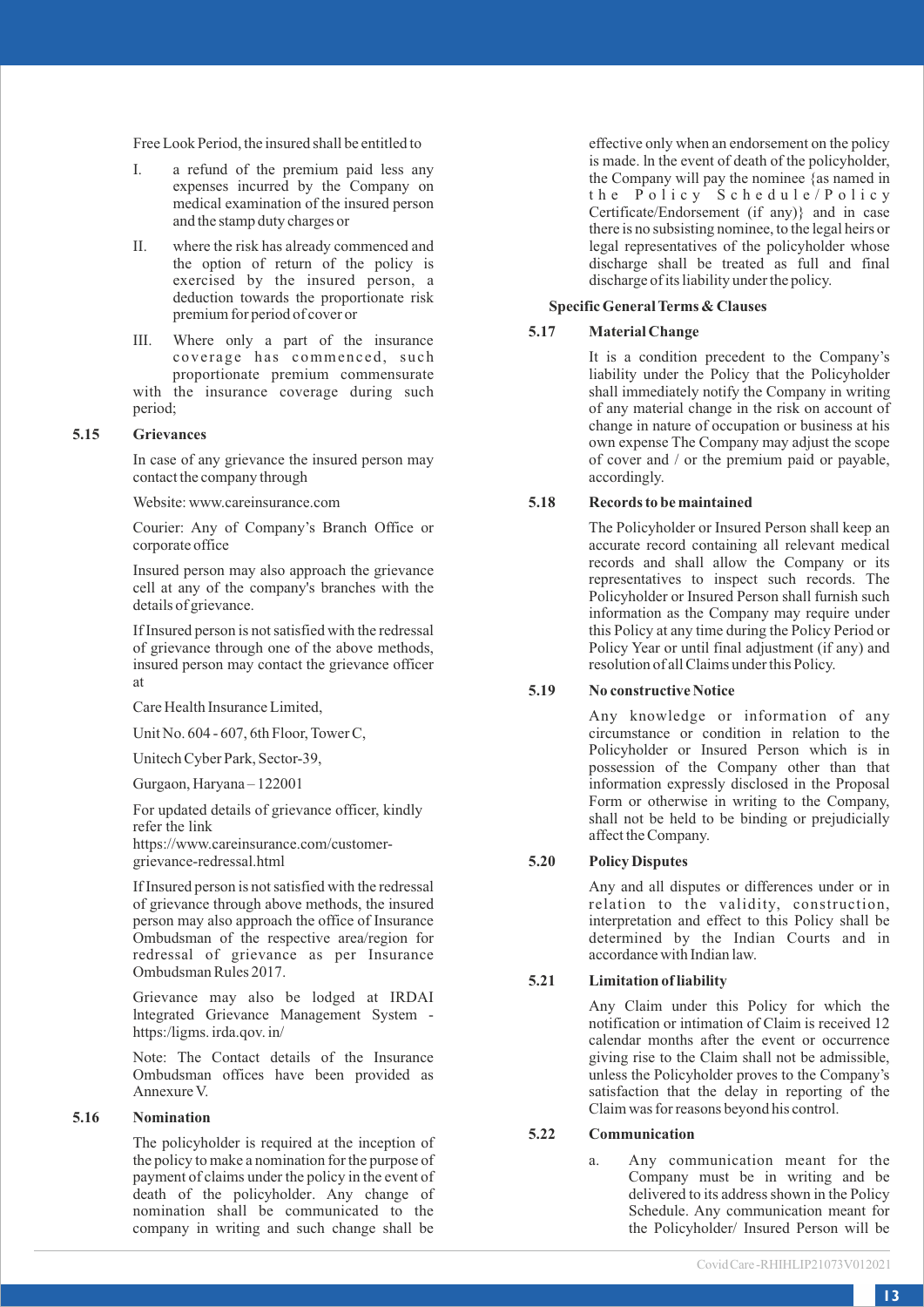sent by the Company to his last known address or the address as shown in the Policy Schedule.

- b. All notifications and declarations for the Company must be in writing and sent to the address specified in the Policy Schedule.Agents are not authorized to receive notices and declarations on the Company's behalf.
- c. Notice and instructions will be deemed served 10 days after posting or immediately upon receipt in the case of hand delivery, facsimile or e-mail.

#### **5.23 Alterations in the Policy**

This Policy constitutes the complete contract of insurance. No change or alteration shall be valid or effective unless approved in writing by the Company, which approval shall be evidenced by a written endorsement signed and stamped by the Company. However, change or alteration with respect to increase/ decrease of the Sum Insured shall be permissible only at the time of renewal of the Policy.

**5.24** Out of all the details of the various Benefits provided in the Policy Terms and Conditions, only the details pertaining to Benefits chosen by policyholder as per Policy Schedule shall be considered relevant

#### **5.25 Electronic Transactions**

The Policyholder and /or Insured Person agrees to adhere to and comply with all such terms and conditions as the Company may prescribe from time to time, and hereby agrees and confirms that all transactions effected by or through facilities for conducting remote transactions including the Internet, World Wide Web, electronic data interchange, call centers, tele-service operations (whether voice, video, data or combination thereof) or by means of electronic, computer, automated machines network or through other means of telecommunication, established by or on behalf of the Company, for and in respect of the Policy or its terms shall constitute legally binding and valid transactions when done in adherence to and in compliance with the Company's terms and conditions for such facilities, as may be prescribed from time to time. Any terms and conditions related to electronic transactions shall be within the approved Policy Terms and Conditions

#### **6. OtherTerms And Clauses**

#### **Claims Procedure and Management**

This section explains about procedures involved to file a valid Claim by the Insured Person and related processes involved to manage the Claim by the Company.

#### **6.1 Pre-requisite for admissibility of a Claim:**

Any claim being made by an Insured Person or attendant of

Insured Person during Hospitalization on behalf of the Insured person, should comply with the following conditions:

- (i) The Condition Precedent Clause has to be fulfilled.
- (ii) The health damage caused, Medical Expenses incurred, subsequently the Claim being made, should be with respect to the Insured Person only. The Company will not be liable to indemnify the Insured Person for any loss other than the covered Benefits and any other person who is not accepted by the Company as an Insured Person.
- (iii) The holding Insurance Policy should be in force at the event of the Claim. All the Policy Terms and Conditions, wait periods and exclusions are to be fulfilled including the realization of Premium by their respective due dates.
- (iv) All the required and supportive Claim related documents are to be furnished within the stipulated timelines. The Company may call for additional documents wherever required.

#### **6.2 Claim settlement - Facilities**

#### **(a) Cashless Facility**

The Company extends Cashless Facility as a mode to indemnify the medical expenses incurred by the Insured Person at a Network Provider. For this purpose, the Insured Person will be issued a "Health card" at the time of Policy purchase, which has to be preserved and produced at any of the Network Providers in the event of Claim being made, to avail Cashless Facility. The following is the process for availing Cashless Facility:-

(i) Submission of Pre-authorization Form: A Pre-authorization form which is available on the Company's Website or with the Network Provider, has to be duly filled and signed by the Insured Person and the treating Medical Practitioner, as applicable, which has to be submitted

> electronically by the Network Provider to the Company for approval. Only upon due approval from the Company, Cashless Facility can be availed at any Network Hospital.

- (ii) Identification Documents: The "Health card" provided by the Company under this Policy, along with one Valid Photo Identification Proof of the Insured Person are to be produced at the Network Provider, photocopies of which shall be forwarded to the Company for authentication purposes. Valid Photo Identification Proof documents which will be accepted by the Company are Voter ID card, Driving License, Passport, PAN Card, Aadhar Card or any other identification proof as stated by the Company.
- (iii) Company's Approval: The Company will confirm in writing, authorization or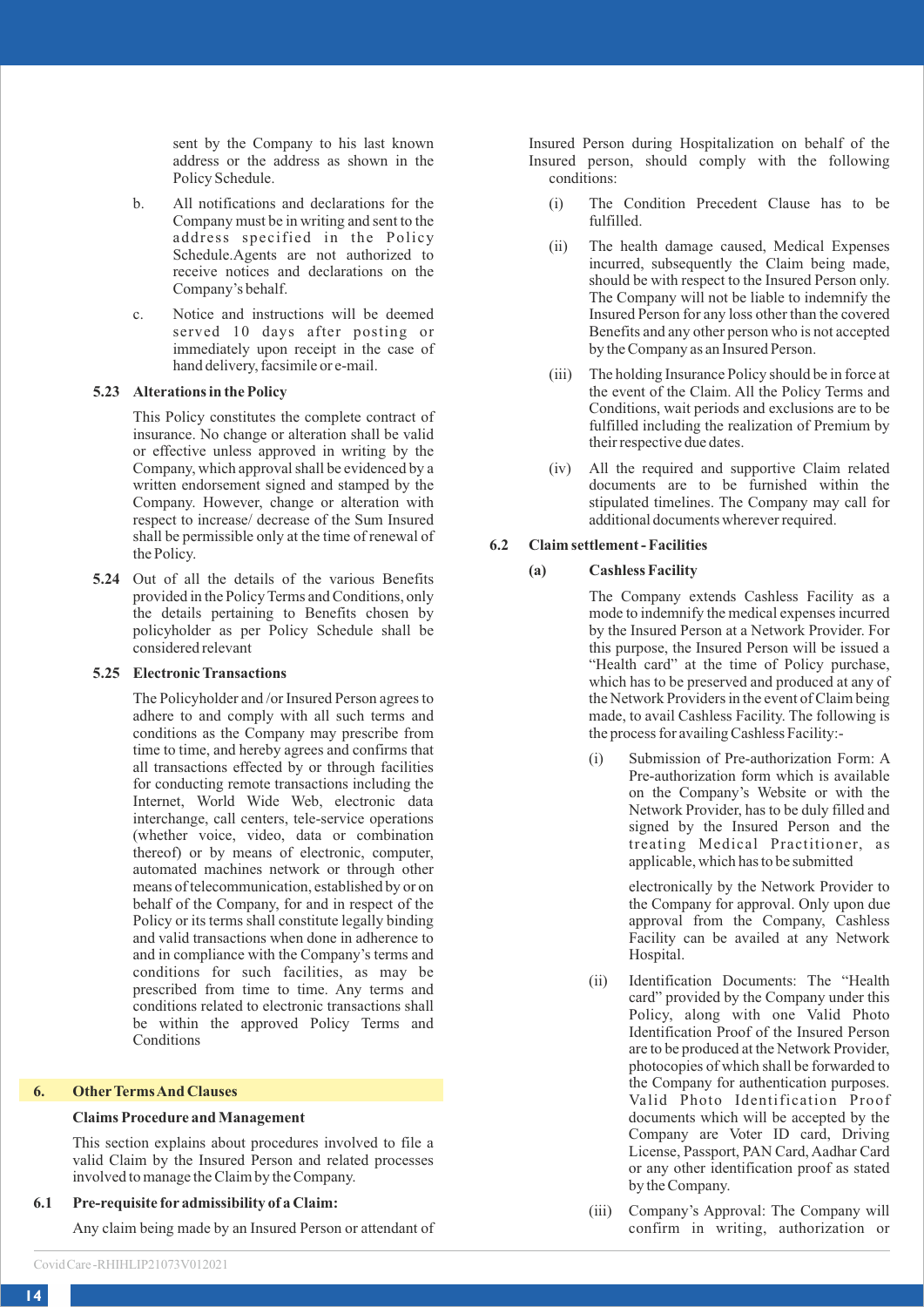rejection of the request to avail Cashless Facility for the Insured Person's Hospitalization.

- (iv) Company's Authorization:
	- a) If the request for availing Cashless Facility is authorized by the Company, then payment for the Medical Expenses incurred in respect of the Insured Person shall not have to be made to the extent that such Medical Expenses are covered under this Policy and fall within the amount authorized in writing by the Company for availing Cashless Facility.
	- b) An Authorization letter will include details of Sanctioned Amount, any specific limitation on the Claim, and any other details specific to the Insured Person, if any, as applicable.
	- c) In the event that the cost of Hospitalization exceeds the authorized limit, the Network Provider shall request the Company for an enhancement of Authorization Limit stating details of specific circumstances which have led to the need for increase in the previously authorized limit. The Company will verify the eligibility and evaluate the request for enhancement on the availability of further limits.
- (v) Event of Discharge from Hospital: All original bills and evidence of treatment for the Medical Expenses incurred in respect of the Hospitalization of the Insured Person and all other information and documentation specified under Clauses 6.4 and 6.5 shall be submitted by the Network Provider immediately and in any event before the Insured Person's discharge from Hospital.
- (vi) Company's Rejection: If the Company does not authorize the Cashless Facility due to insufficient Sum Insured or insufficient information provided to the Company to determine the admissibility of the Claim, then payment for such treatment will have to be made by the Policyholder / Insured Person to the Network Provider, following which a Claim for reimbursement may be made to the Company which shall be considered subject to the Insured Person's Policy limits and relevant conditions. Please note that rejection of a Preauthorization request is in no way construed as rejection of coverage or treatment. The Insured Person can proceed with the treatment, settle the hospital bills and submit the claim for a possible reimbursement.
- (vii) Network Provider related: The Company may modify the list of Network Providers or modify or restrict the extent of Cashless Facilities that may be availed at any particular Network Provider. For an updated list of Network Providers and the extent of Cashless Facilities available at each Network Provider, the Insured Person may refer to the list of Network Providers available on the

Company's website or at the call center.

(viii) Claim Settlement: For Claim settlement under Cashless Facility, the payment shall be made to the Network Provider whose discharge would be complete and final.

#### **(b) Re-imbursement Facility**

- (i) It is agreed and understood that in all cases where intimation of a Claim has been provided under Reimbursement Facility and/or the Company specifically states that a particular Benefit is payable only under Reimbursement Facility, all the information and documentation specified in Clause 6.4 and Clause 6.5 shall be submitted to the Company at Policyholder's / Insured Person's own expense, immediately and in any event within 30 days of Insured Person's discharge from Hospital.
- (ii) The Company shall give an acknowledgement of collected documents. However, in case of any delayed submission, the Company may examine and relax the time limits mentioned upon the merits of the case.
- (iii) In case a reimbursement claim is received after a Pre-Authorization letter has been issued for the same case earlier, before processing such claim, a check will be made with the Network Provider whether the Pre-authorization has been utilized. Once such check and declaration is received from the Network Provider, the case will be processed.
- (iv) For Claim settlement under reimbursement, the Company will pay the Policyholder. In the event of death of the Policyholder, the Company will pay the nominee (as named in the Policy Schedule) and in case of no nominee, to the legal heirs or legal representatives of the Policyholder whose discharge shall be treated as full and final discharge of its liability under the Policy.
- (v) 'Date of Loss' under Reimbursement Facility is the 'Date of Admission' to Hospital in case of Hospitalization & actual Date of Loss for non-Hospitalization related Benefits.

#### **6.3 Duties of a Claimant/ Insured Person in the event of Claim**

It is agreed and understood that as a Condition Precedent for a Claim to be considered under this Policy:

- (i) The Policyholder / Insured Person shall check the updated list of Network Provider before submission of a pre-authorization request for Cashless Facility.
- (ii) All reasonable steps and measures must be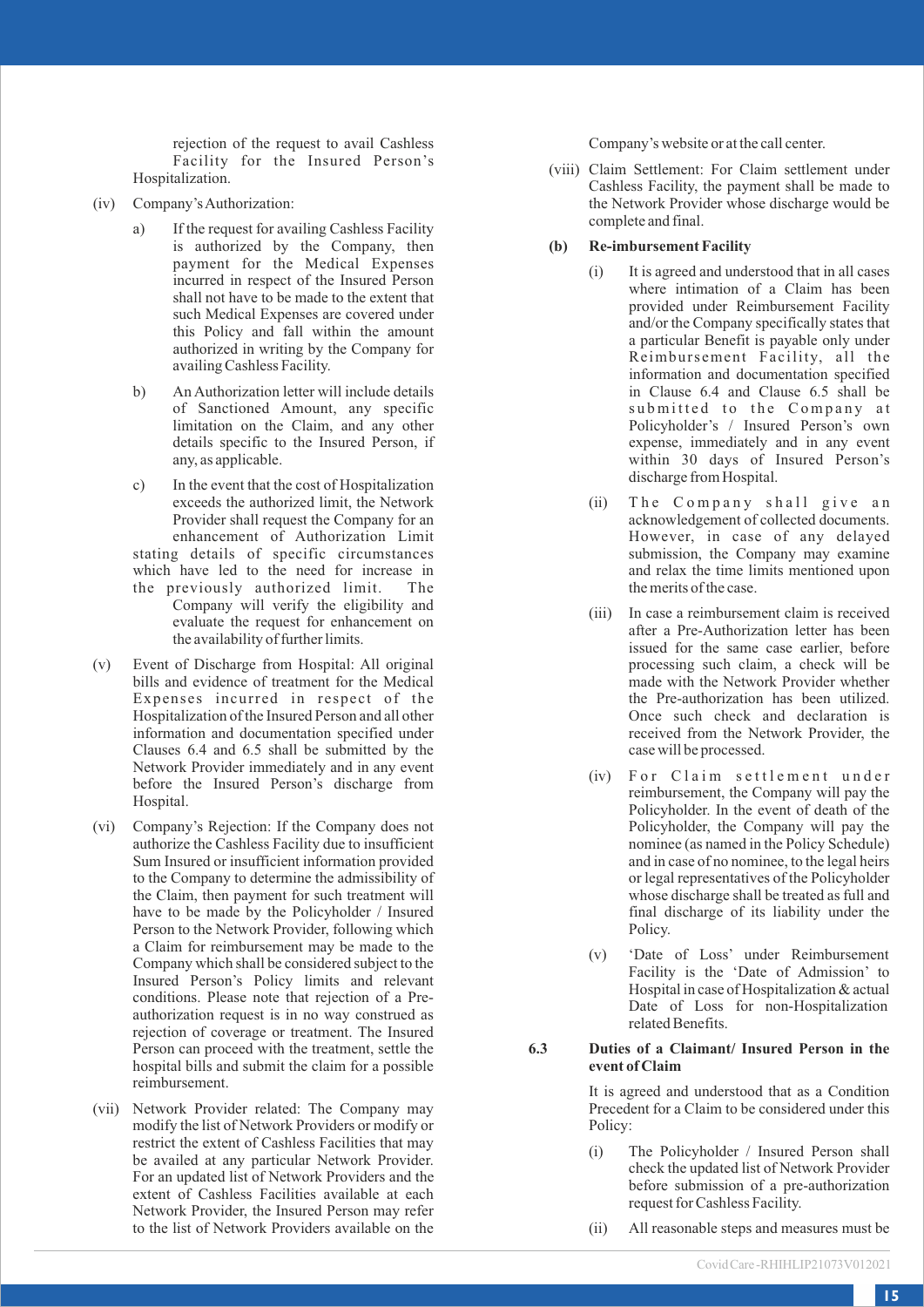taken to avoid or minimize the quantum of any Claim that may be made under this Policy.

- (iii) Intimation of the Claim, notification of the Claim and submission or provision of all information and documentation shall be made promptly and in any event in accordance with the procedures and within the timeframes specified in Clause 6 (Claims Procedure and Management) of the Policy.
- (iv) The Company's Medical Practitioner and representatives shall be given access and co-operation to inspect the Insured Person's medical and Hospitalization
- records and to investigate the facts and examine the Insured Person.
- (v) The Company shall be provided with complete necessary documentation and information which the Company has requested to establish its liability for the Claim, its circumstances and its quantum.

## **6.4 Claims Intimation**

Upon the occurrence any event that may result in a Claim under this Policy, then as a Condition Precedent to the Company's liability under the Policy, all of the following shall be undertaken:

- (i) If Coronavirus disease (COVID-19) is diagnosed or discovered which has resulted in a Claim or may result in a Claim under the Policy, the Company shall be notified with full particulars within 48 hours from the date of occurrence of event either at the Company's call center or in writing.
- (ii) Claim must be filed within 30 days from the date of discharge from the hospital in case of hospitalization and actual date of loss in case of non-hospitalization Benefits.

Note: 6.4 (i) and 6.4 (ii) are precedent to admission of liability under the policy.

- (iii) The following details are to be disclosed to the Company at the time of intimation of Claim:
	- 1. Policy Number;
	- 2. Name of the Policyholder;
	- 3. Name of the Insured Person in respect of whom the Claim is being made;
	- 4. Nature of Illness;

5. Name and address of the attending Medical Practitioner and Hospital;

6. Date of admission to Hospital or proposed date of admission to Hospital for planned Hospitalization;

- 7. Any other necessary information, documentation or
- d e tails requested by the Company.
- (iv) In case of an Emergency Hospitalization, the Company shall be notified either at the Company's call center or in writing immediately and in any event within 48 hours of Hospitalization commencing or before the Insured Person's discharge from Hospital.
- (v) In case of an Planned Hospitalization, the Company shall be notified either at the Company's call center or in writing at least 48 hours prior to planned date of admission to Hospital

## **6.5 Documents to be submitted for filing a valid Claim**

The following information and documentation shall be submitted in accordance with the procedures and within the timeframes specified in Clause 6 in respect of all Claims:

- 1. Duly filled and signed Claim form by the Insured Person;
- 2. Copy of Photo ID of Insured Person;
- 3. Medical Practitioner's referral letter advising Hospitalization;
- 4. Medical Practitioner's prescription advising drugs or diagnostic tests or consultations;
- 5. Original bills, receipts and discharge summary from the Hospital/Medical Practitioner;
- 6. Original bills from pharmacy/chemists;

7. Original pathological/diagnostic test reports/radiology reports and payment receipts;

- 8. Operation Theatre Notes(if applicable);
- 9. Indoor case papers(if applicable);
- 10. Original investigation test reports and payment receipts supported by Doctor's reference slip;
- 11. MLC/FIR report, Post Mortem Report if applicable and conducted;
- 12. Any other document as required by the Company to assess the Claim, in case fraud is suspected.

Notes:

- The Company may give a waiver to one or few of the above mentioned documents depending upon the case.
- Additional documents as specified against any Benefit shall be submitted to the company.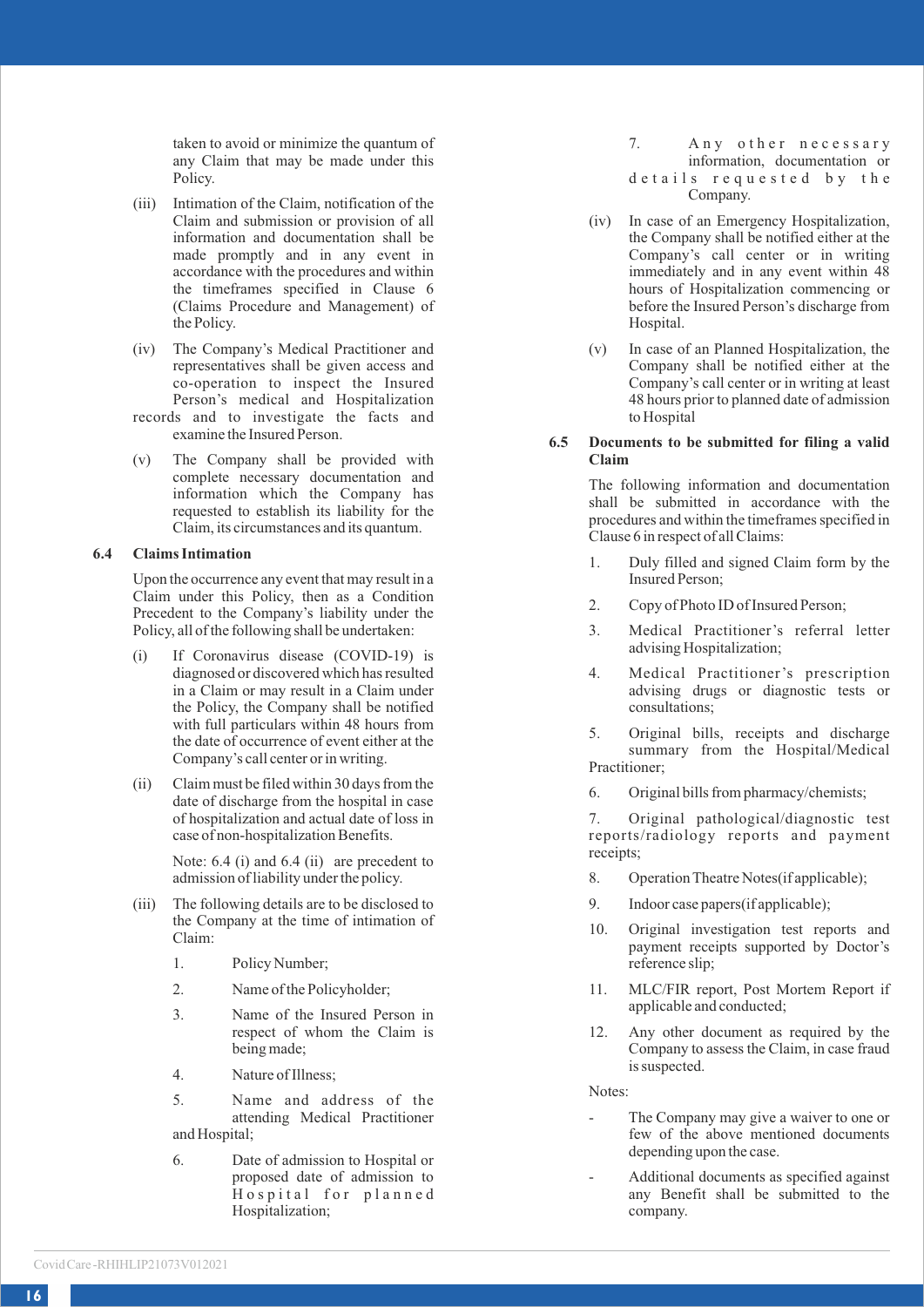- The Company will accept bills/invoices which are made in the Insured Person's name only.
- The company may seek any other

document as required to assess the Claim.

- Only in the event that original bills, receipts, prescriptions, reports or other documents have already been given to any other insurance company, the company will accept properly verified photocopies of such documents attested by such other insurance company along with an original certificate of the extent of payment received from such insurance company.

> However, claims filed even beyond the timelines mentioned above should be considered if there are valid reasons for any delay.

#### **6.6 Claim Assessment**

- a. The Company shall scrutinize the Claim and supportive documents, once received. In case of any deficiency, the Company may call for any additional documents or information as required, based on the circumstances of the Claim.
- b. All admissible Claims under this Policy shall be assessed by the Company in the following progressive order:
- (i) If any sub-limits on Room Rent/Category for Medical Expenses are applicable as specified in the Policy Schedule, the Company's liability to make payment shall be limited to the extent of the applicable sub-limit for that Medical Expense.

#### **6.7 Payment Terms**

- (a) This Policy covers only medical treatment taken entirely within India. All payments under this Policy shall be made in Indian Rupees and within India.
- (b) The Company shall have no liability to make payment of a Claim under the Policy in respect of an Insured Person during the Policy Period, once the Sum Insured for that Insured Person is exhausted.
- (c) If the Policyholder / Insured Person suffers a relapse within 45 days of the date of discharge from the Hospital for which a Claim has been made, then such relapse shall be deemed to be part of the same Claim and all the limits for Any One Illness under this Policy shall be applied as if they were under a single Claim.
- (d) The Claim shall be paid only for the Policy Year in which the Insured event which gives rise to a Claim under this Policy occurs.
- (e) The Premium for the policy will remain the

same for the Policy Period mentioned in the Policy Schedule.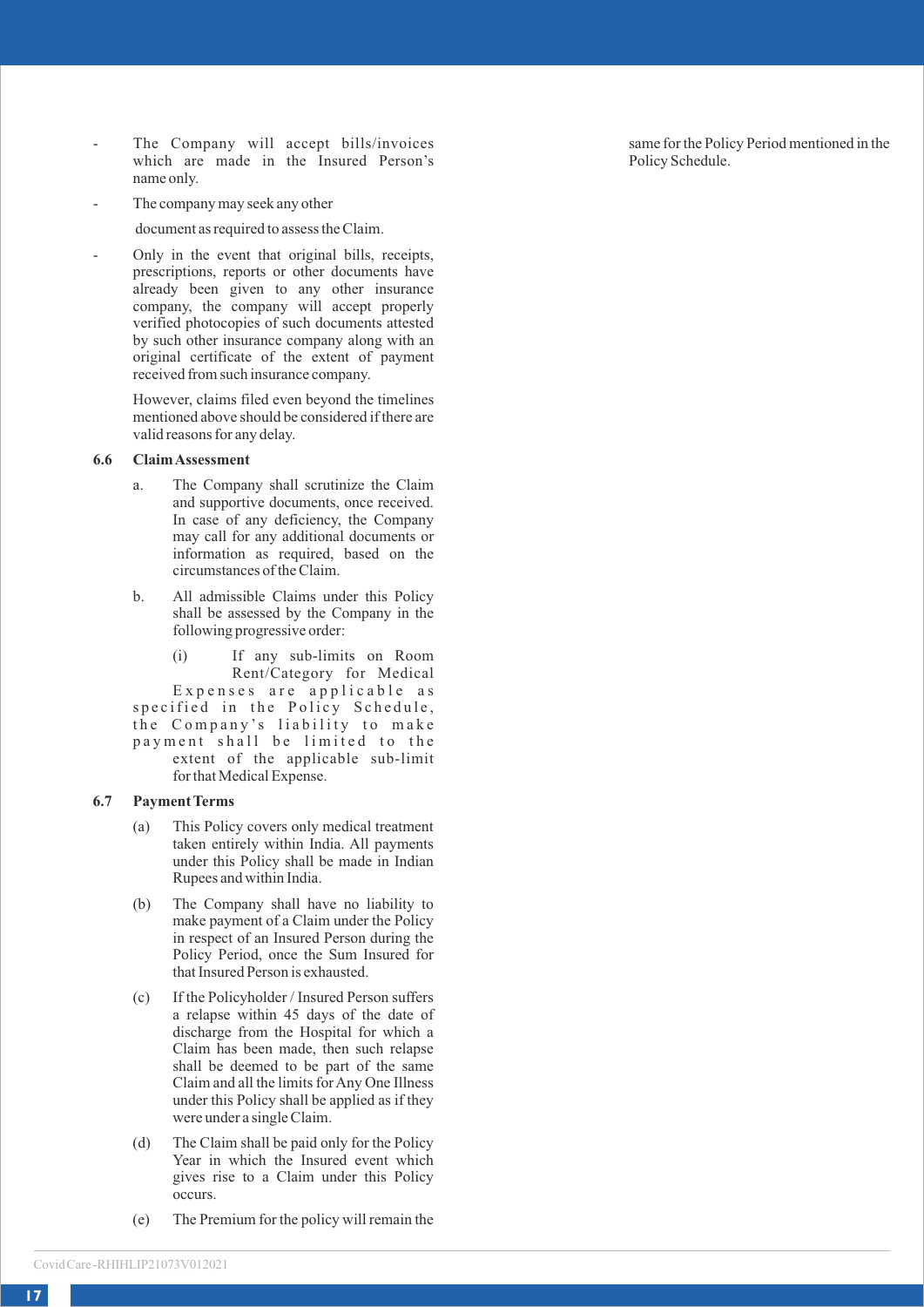| Sr. No.         | List I - Optional Items                                                   | Sr. No. | List I-Optional Items                            |
|-----------------|---------------------------------------------------------------------------|---------|--------------------------------------------------|
| $\mathbf{1}$    | <b>Baby Food</b>                                                          | 50      | Ambulance Equipment                              |
| $\overline{c}$  | <b>Baby Utilities Charges</b>                                             | 51      | Abdominal Binder                                 |
| 3               | <b>Beauty Services</b>                                                    | 52      | Private Nurses Charges- Special Nursing Charges  |
| $\overline{4}$  | <b>Belts/Braces</b>                                                       | 53      | <b>Sugar Free Tablets</b>                        |
| 5               | <b>Buds</b>                                                               | 54      | Creams Powders Lotions (toiletries Are Not       |
| 6               | Cold Pack/hot Pack                                                        |         | Payable, Only Prescribed Medical Pharmaceuticals |
| 7               | Carry Bags                                                                |         | Payable)                                         |
| 8               | Email / Internet Charges                                                  | 55      | <b>Ecg Electrodes</b>                            |
| $\overline{Q}$  | Food Charges (other Than Patient's                                        | 56      | Gloves                                           |
|                 | Diet Provided By Hospital)                                                | 57      | Nebulisation Kit                                 |
| 10              | Leggings                                                                  | 58      | Any Kit With No Details Mentioned [delivery Kit, |
| 11              | Laundry Charges                                                           |         | Orthokit, Recovery Kit, Etc]                     |
| 12              | Mineral Water                                                             | 59      | Kidney Tray                                      |
| 13              | Sanitary Pad                                                              | 60      | Mask                                             |
| 14              | <b>Telephone Charges</b>                                                  | 61      | <b>Ounce Glass</b>                               |
| 15              | <b>Guest Services</b>                                                     | 62      | Oxygen Mask                                      |
| 16              | Crepe Bandage                                                             | 63      | Pelvic Traction Belt                             |
| 17              | Diaper Of Any Type                                                        | 64      | Pan Can                                          |
| 18              | <b>Eyelet Collar</b>                                                      | 65      | Trolly Cover                                     |
| 19              | Slings                                                                    | 66      | Urometer, Urine Jug                              |
| 20              | <b>Blood Grouping And Cross Matching</b>                                  | 67      | Ambulance                                        |
|                 | Of Donors Samples                                                         | 68      | Vasofix Safety                                   |
| 21              | Service Charges Where Nursing<br>Charge Also Charged                      |         |                                                  |
| 22              | <b>Television Charges</b>                                                 |         |                                                  |
| 23              | Surcharges                                                                |         |                                                  |
| 24              | <b>Attendant Charges</b>                                                  |         |                                                  |
| 25              | Extra Diet Of Patient (other Than<br>That Which Forms Part Of Bed Charge) |         |                                                  |
| 26              | <b>Birth Certificate</b>                                                  |         |                                                  |
| 27              | Certificate Charges                                                       |         |                                                  |
| 28              | Courier Charges                                                           |         |                                                  |
| 29              | Conveyance Charges                                                        |         |                                                  |
| $\overline{30}$ | <b>Medical Certificate</b>                                                |         |                                                  |
| $\overline{31}$ | <b>Medical Records</b>                                                    |         |                                                  |
| 32              | Photocopies Charges                                                       |         |                                                  |
| 33              | Mortuary Charges                                                          |         |                                                  |
| 34              | <b>Walking Aids Charges</b>                                               |         |                                                  |
| 35              | Oxygen Cylinder (for Usage Outside The Hospital)                          |         |                                                  |
| 36              | Spacer                                                                    |         |                                                  |
| 37              | Spirometre                                                                |         |                                                  |
| 38              | Nebulizer Kit                                                             |         |                                                  |
| 39              | Steam Inhaler                                                             |         |                                                  |
| 40              | Armsling                                                                  |         |                                                  |
| 41              | Thermometer                                                               |         |                                                  |
| 42              | Cervical Collar                                                           |         |                                                  |
| 43              | Splint                                                                    |         |                                                  |
| 44              | Diabetic Foot Wear                                                        |         |                                                  |
| 45              | Knee Braces (long/Short/Hinged)                                           |         |                                                  |
| 46              | Knee Immobilizer/shoulder Immobilizer                                     |         |                                                  |
| 47              | Lumbo Sacral Belt                                                         |         |                                                  |
| 48              | Nimbus Bed Or Water Or Air Bed Charges                                    |         |                                                  |
| 49              | Ambulance Collar                                                          |         |                                                  |

# **ANNEXURE –I List of Expenses Generally Excluded ("Non-medical") in Hospital Indemnity Policy**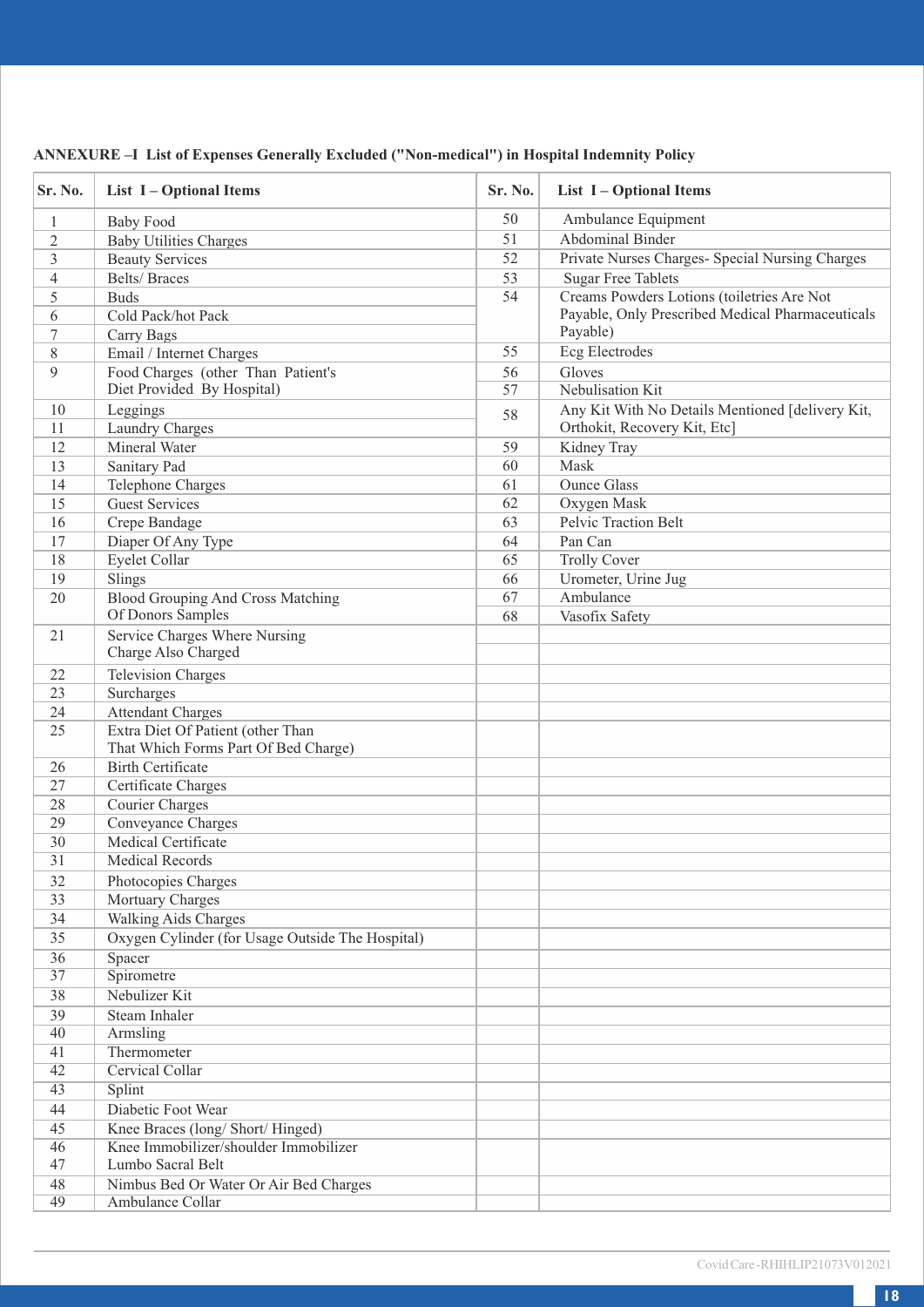| Sr. No.         | List II - Items that are to be subsumed into Room<br><b>Charges</b> |                 | SR. NO. List III - Items that are to be subsumed into<br><b>Procedure Charges</b> |
|-----------------|---------------------------------------------------------------------|-----------------|-----------------------------------------------------------------------------------|
| 1               | Baby Charges (unless Specified/indicated)                           | 1               | Hair Removal Cream                                                                |
| $\overline{2}$  | Hand Wash                                                           | $\overline{2}$  | Disposables Razors Charges (for Site                                              |
| 3               | Shoe Cover                                                          |                 | Preparations)                                                                     |
| $\overline{4}$  | Caps                                                                | 3               | Eye Pad                                                                           |
| 5               | <b>Cradle Charges</b>                                               | $\overline{4}$  | Eye Sheild                                                                        |
| $\overline{6}$  | Comb                                                                | 5               | Camera Cover                                                                      |
| $\overline{7}$  | Eau-de-cologne / Room Freshners                                     | 6               | Dvd, Cd Charges                                                                   |
| 8               | Foot Cover                                                          | 7               | Gause Soft                                                                        |
| 9               | Gown                                                                | 8               | Gauze                                                                             |
| 10              | <b>Slippers</b>                                                     | 9               | Ward And Theatre Booking Charges                                                  |
| $\overline{11}$ | <b>Tissue Paper</b>                                                 | 10              | Arthroscopy And Endoscopy                                                         |
| 12              | <b>Tooth Paste</b>                                                  |                 | Instruments                                                                       |
| 13              | <b>Tooth Brush</b>                                                  | 11              | Microscope Cover                                                                  |
| $\overline{14}$ | Bed Pan                                                             | 12              | Surgical Blades, Harmonicscalpel,                                                 |
| $\overline{15}$ | Face Mask                                                           |                 | Shaver                                                                            |
| 16              | Flexi Mask                                                          | 13              | Surgical Drill                                                                    |
| 17              | <b>Hand Holder</b>                                                  | 14              | Eye Kit                                                                           |
| 18              | Sputum Cup                                                          | 15              | Eye Drape                                                                         |
| 19              | Disinfectant Lotions                                                | 16              | X-ray Film                                                                        |
| $\overline{20}$ | Luxury Tax                                                          | 17              | <b>Boyles Apparatus Charges</b>                                                   |
| $\overline{21}$ | Hvac                                                                | 18              | Cotton                                                                            |
| 22              | House Keeping Charges                                               | 19              | Cotton Bandage                                                                    |
| 23              | Air Conditioner Charges                                             | 20              | Surgical Tape                                                                     |
| 24              | Im Iv Injection Charges                                             | 21              | Apron                                                                             |
| $\overline{25}$ | Clean Sheet                                                         | $\overline{22}$ | Torniquet                                                                         |
| 26              | Blanket/warmer Blanket                                              | 23              | Orthobundle, Gynaec Bundle                                                        |
| 27              | Admission Kit                                                       |                 |                                                                                   |
| 28              | Diabetic Chart Charges                                              |                 |                                                                                   |
| 29              | Documentation Charges / Administrative Expenses                     |                 |                                                                                   |
| 30              | Discharge Procedure Charges                                         |                 |                                                                                   |
| 31              | Daily Chart Charges                                                 |                 |                                                                                   |
| 32              | Entrance Pass / Visitors Pass Charges                               |                 |                                                                                   |
| 33              | Expenses Related To Prescription On Discharge                       |                 |                                                                                   |
| 34              | File Opening Charges                                                |                 |                                                                                   |
| 35              | Incidental Expenses / Misc. Charges (not<br>Explained)              |                 |                                                                                   |
| 36              | Patient Identification Band / Name Tag                              |                 |                                                                                   |
| 37              | Pulseoxymeter Charges                                               |                 |                                                                                   |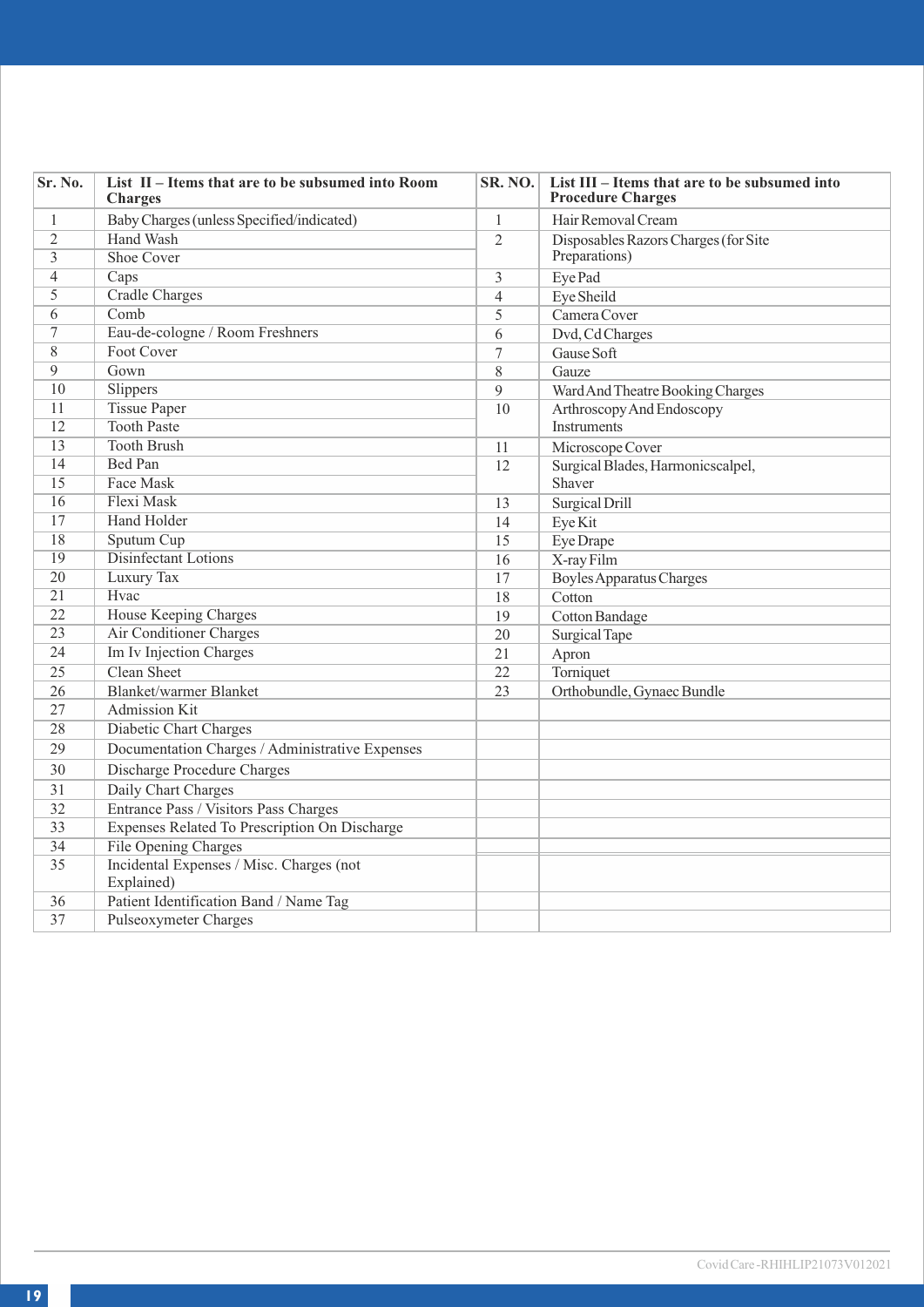| Sr. No.                  | List IV – Items that are to be subsumed into costs of treatment |
|--------------------------|-----------------------------------------------------------------|
| 1                        | Admission/registration Charges                                  |
| $\overline{c}$           | Hospitalisation For Evaluation/                                 |
|                          | Diagnostic Purpose                                              |
| $\mathcal{L}$            | <b>Urine Container</b>                                          |
| $\overline{\mathcal{L}}$ | Blood Reservation Charges And Ante                              |
|                          | Natal Booking Charges                                           |
| 5                        | Bipap Machine                                                   |
| 6                        | Cpap/ Capd Equipments                                           |
| 7                        | Infusion Pump-Cost                                              |
| 8                        | Hydrogen Peroxide\spirit\ Disinfectants Etc                     |
| 9                        | Nutrition Planning Charges - Dietician                          |
|                          | Charges-Diet Charges                                            |
| 10                       | <b>Hiv Kit</b>                                                  |
| 11                       | Antiseptic Mouthwash                                            |
| 12                       | Lozenges                                                        |
| 13                       | Mouth Paint                                                     |
| 14                       | Vaccination Charges                                             |
| 15                       | Alcohol Swabes                                                  |
| 16                       | Scrub Solution/sterillium                                       |
| 17                       | Glucometer & Strips                                             |
| 18                       | Urine Bag                                                       |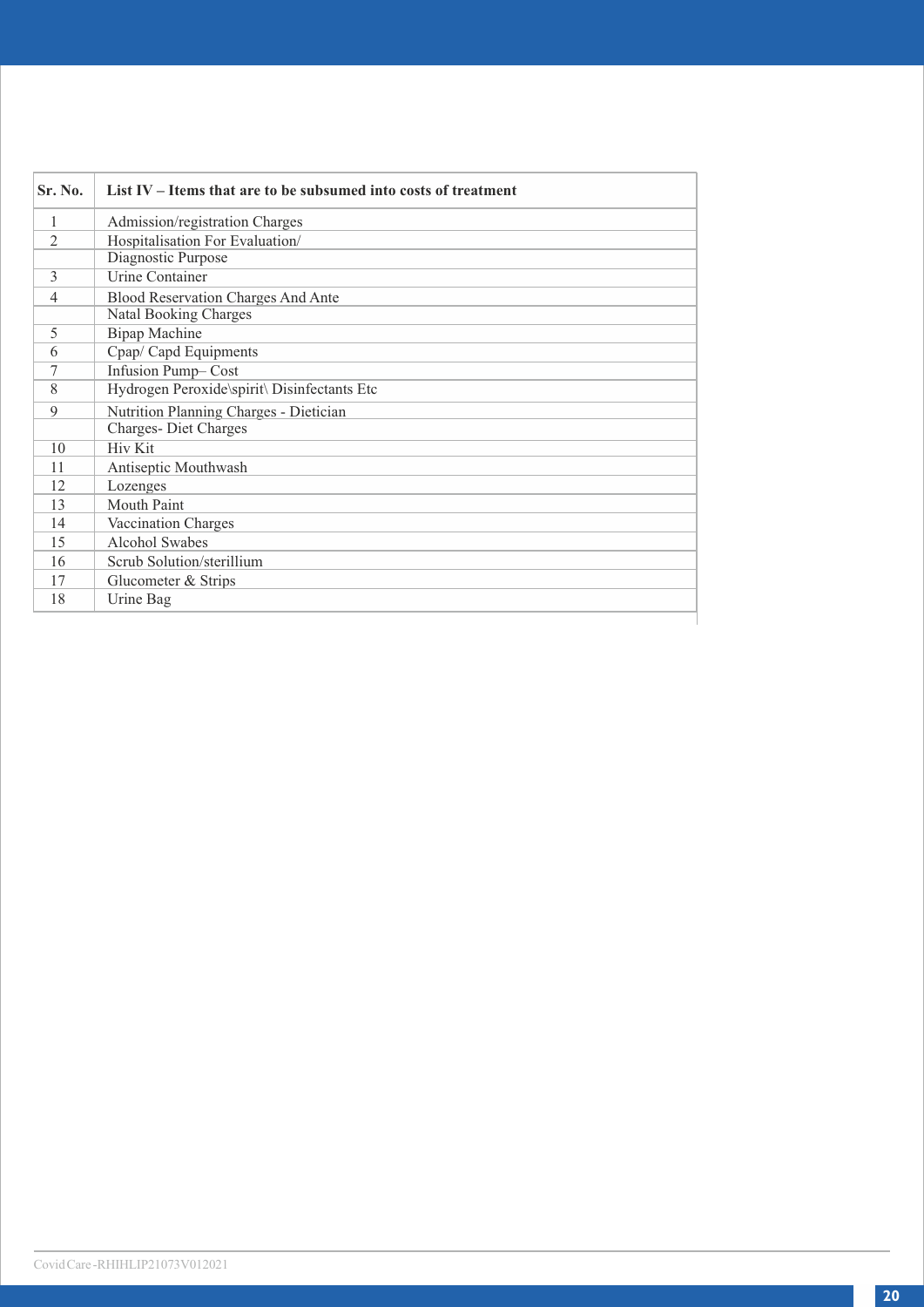# **Annexure II - List of Hospitals where Claim will not be admitted**

| <b>Hospital Name</b>                            | <b>Address</b>                                                                                                            |
|-------------------------------------------------|---------------------------------------------------------------------------------------------------------------------------|
| Nulife Hospital And Maternity Centre            | 1616 Outram Lines, Kingsway Camp, Guru Teg Bahadur Nagar, New Delhi, Delhi                                                |
| Taneja Hospital                                 | F-15, Vikas Marg, Preet Vihar, New Delhi, Delhi                                                                           |
| Shri Komal Hospital & Dr.Saxena's Nursing Home  | Opp. Radhika Cinema, Circular Road, Rewari, Haryana                                                                       |
| Sona Devi Memorial Hospital & Trauma Centre     | Sohna Road, Badshahpur, Gurgaon, Haryana                                                                                  |
| Amar Hospital                                   | Sector-70, S.A.S. Nagar, Mohali, Sector 70, Mohali, Punjab                                                                |
| Brij Medical Centre                             | K K 54, Kavi Nagar, Ghaziabad, Uttar Pradesh                                                                              |
| Famliy Medicare                                 | A-55, Sector 61, Rajat Vihar Sector 62, Noida, Uttar Pradesh                                                              |
| Jeevan Jyoti Hospital                           | 162, Lowther Road, Bai Ka Bagh, Allahabad, Uttar Pradesh                                                                  |
| City Hospital & Trauma Centre                   | C-1, Cinder Dump Complex, Opp. Krishna Cinema Hall, Kanpur Road, Alambagh, Lucknow, U.P.                                  |
| Dayal Maternity & Nursing Home                  | No.953/23,D.C.F.Chowk, DLF Colony, Rohtak, Haryana                                                                        |
| Metas Adventist Hospital                        | No.24, Ring-Road, Athwalines, Surat, Surat, Gujarat                                                                       |
| Surgicare Medical Centre                        | Sai Dwar Oberoi Complex,S.A.B.T.V.Lane Road,Lokhandwala,Near Laxmi Industrial Estate,<br>Andheri, Mumbai, Maharashtra     |
| Paramount General Hospital & I.C.C.U.           | Laxmi Commercial Premises, Andheri Kurla Road, Andheri, Mumbai, Maharashtra                                               |
| Gokul Hospital                                  | Thakur Complex, Kandivali East, Mumbai, Maharashtra                                                                       |
| Shree Sai Hospital                              | Gokul Nagri I, Thankur Complex, Western Express Highway, Kandivali East, Mumbai, Maharashtra                              |
| Shreedevi Hospital                              | Akash Arcade,Bhanu Nagar,Near Bhanu Sagar Theatre,Dr.Deepak Shetty Road, Kalyan D.C. , Thane , Maharashtra                |
| Saykhedkar Hospital & Research Centre Pvt. Ltd. | Trimurthy Chowk, Kamatwada Road, Cidco Colony, Nashik, Maharashtra                                                        |
| Arpan Hospital And Research Centre              | No.151/2, Imli Bazar, Near Rajwada, Imli Bazar, Indore, Madhya Pradesh                                                    |
| Ramkrishna Care Hospital                        | Aurobindo Enclave, Pachpedhi Naka, Dhamtri Road, National Highway No 43, Raipur, Chhattisgarh                             |
| Gupta Multispeciality Hospital                  | B-20, Vivek Vihar, New Delhi, Delhi                                                                                       |
| R.K.Hospital                                    | 3C/59, BP, Near Metro Cinema, New Industrial Township 1, Faridabad, Haryana                                               |
| Prakash Hospital                                | D-12,12A,12B, Noida, Sector 33, Noida, Uttar Pradesh                                                                      |
| Aryan Hospital Pvt. Ltd.                        | Old Railway Road, Near New Colony, New Colony, Gurgaon, Haryana                                                           |
| Medilink Hospital Research Centre Pvt. Ltd.     | Near Shyamal Char Rasta, 132, Ring Road, Satellite, Ahmedabad, Gujarat                                                    |
| Mohit Hospital                                  | Khoya B-Wing, Near National Park, Borivali(E), Kandivali West, Mumbai, Maharashtra                                        |
| Scope Hospital                                  | 628, Niti Khand-I, Indirapuram, Ghaziabad, Uttar Pradesh                                                                  |
| Agarwal Medical Centre                          | E-234, Greater Kailash 1, New Delhi, Delhi                                                                                |
| Oxygen Hospital                                 | Bhiwani Stand, Durga Bhawan, Rohtak, Haryana                                                                              |
| Prayag Hospital & Research Centre Pvt. Ltd.     | J-206 A/1, Sector 41, Noida, Uttar Pradesh                                                                                |
| Palwal Hospital                                 | Old G.T. Road, Near New Sohna Mod, Palwal, Haryana                                                                        |
| B.K.S. Hospital                                 | No.18,1st Cross, Gandhi Nagar, Adyar, Bellary, Karnataka                                                                  |
| East West Medical Centre                        | No.711, Sector 14, Sector 14, Gurgaon, Haryana                                                                            |
| Jagtap Hospital                                 | Anand Nagar, Sinhgood Road, Anandnagar, Pune, Maharashtra                                                                 |
| Dr. Malwankar's Romeen Nursing Home             | Ganesh Marg, Tagore Nagar, Vikhroli East, Mumbai, Maharashtra                                                             |
| Noble Medical Centre                            | SVP Road, Borivali West, Mumbai, Maharashtra                                                                              |
| Rama Hospital                                   | Sonepat Road, Bahalgarh, Sonipat, Haryana                                                                                 |
| S.B.Nursing Home & ICU                          | , Lake Bloom 16, 17, 18 Opposite Solaris Estate, L.T.Gate No.6, Tunga Gaon, Saki-Vihar Road, Powai<br>Mumbai, Maharashtra |
| Saraswati Hospital                              | , Divya Smruti Building, 1st Floor, Opp Toyota Showroom, Malad Link Road, Malad West, Mumbai<br>Maharashtra               |
| Shakuntla Hospital                              | 3-B Tashkant Marg, Near St. Joseph Collage, Allahabad, Uttar Pradesh                                                      |

Covid Care -RHIHLIP21073V012021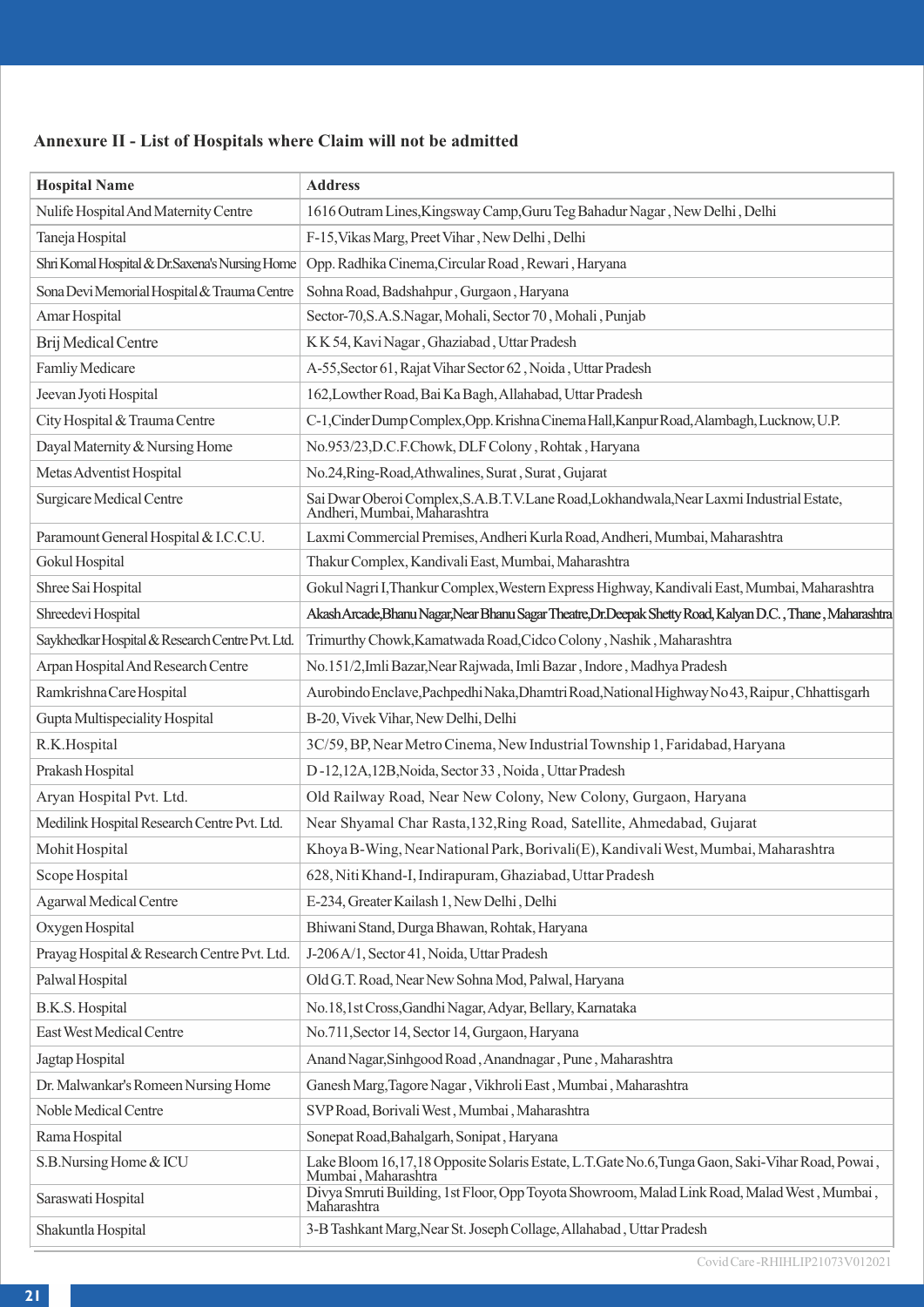| <b>Hospital Name</b>                                 | <b>Address</b>                                                                                |
|------------------------------------------------------|-----------------------------------------------------------------------------------------------|
| Mahaveer Hospital & Trauma Centre                    | 76-E, Station Road, Panki, Kanpur, Uttar Pradesh                                              |
| Eashwar Lakshmi Hospital                             | Plot No. 9, Near Sub Registrar Office, Gandhi Nagar, Hyderabad, Andhra Pradesh                |
| Amrapali Hospital                                    | Plot No. NH-34, P-2, Omega -1, Greater Noida, Noida, Uttar Pradesh                            |
| Hardik Hospital                                      | 29c, Budh Bazar, Vikas Nagar, New Delhi, Delhi                                                |
| Jabalpur Hospital & Research Centre Pvt Ltd          | Russel Crossing, Naptier Town, Jabalpur, Madhya Pradesh                                       |
| Panvel Hospital                                      | Plot No. 260A, Uran Naka, Old Panvel, Navi Mumbai, Maharashtra                                |
| Santosh Hospital                                     | L-629/631, Hapur Road, Shastri Nagar, Meerut, Uttar Pradesh                                   |
| Sona Medical Centre                                  | 5/58, Near Police Station, Vikas Nagar, Lucknow, Uttar Pradesh                                |
| City Super Speciality Hospital                       | Near Mohan Petrol Pump, Gohana Road, Rohtak, Haryana                                          |
| Navjeevan Hospital & Maternity Centre                | 753/21, Madanpuri Road, Near Pataudi Chowk, Gurgaon, Haryana                                  |
| Abhishek Hospital                                    | C-12, New Azad Nagar, Kanpur, Kanpur, Uttar Pradesh                                           |
| Raj Nursing Home                                     | 23-A, Park Road, Allahabad, Uttar Pradesh                                                     |
| Saras Healthcare Pvt Ltd.                            | K-112, SEC-12, Pratap Vihar, Ghaziabad, Uttar Pradesh                                         |
| Getwell Soon Multispeciality Institute Pvt Ltd       | S-19, Shalimar Garden Extn., Near Dayanand Park, Sahibabad, Ghaziabad, Uttar Pradesh          |
| Shivalik Medical Centre Pvt Ltd                      | A-93, Sector 34, Noida, Uttar Pradesh                                                         |
| Aakanksha Hospital                                   | 126, Aaradhnanagar Soc, B/H. Bhulkabhavan School, Aanand-Mahal Rd., Adajan, Surat,<br>Gujarat |
| Abhinav Hospital                                     | Harsh Apartment, Nr Jamna Nagar Bus Stop, Goddod Road, Surat, Gujarat                         |
| Adhar Ortho Hospital                                 | Dawer Chambers, Nr. Sub Jail, Ring Road, Surat, Gujarat                                       |
| Aris Care Hospital                                   | A 223-224, Mansarovar Soc, 60 Feet, Godadara Road, Surat, Gujarat                             |
| Arzoo Hospital                                       | Opp. L.B. Cinema, Bhatar Rd., Surat, Gujarat                                                  |
| Auc Hospital                                         | B-44, Gujarat Housing Board, Pandeshara, Surat, Gujarat                                       |
| Dharamjivan General Hospital & Trauma Centre         | Karmayogi - 1, Plot No. 20/21, Near Piyush Point, Pandesara, Surat, Gujarat                   |
| Dr. Santosh Basotia Hospital                         | Bhatar Road, Bhatar Road, Surat, Gujarat                                                      |
| God Father Hosp.                                     | 344, Nandvan Soc., B/H. Matrushakti Soc., Puna Gam, Surat, Gujarat                            |
| Govind-Prabha Arogya Sankool                         | Opp. Ratna-Sagar Vidhyalaya, Kaji Medan, Gopipura, Surat, Gujarat                             |
| Hari Milan Hospital                                  | LH Road, Surat, Gujarat                                                                       |
| Jaldhi Ano-Rectal Hospital                           | 103, Payal Apt., Nxt To Rander Zone Office, Tadwadi, Surat, Gujarat                           |
| Jeevan Path Gen. Hospital                            | 2Nd. Fl., Dwarkesh Nagri, Nr. Laxmi Farsan, Sayan, Surat, Gujarat                             |
| Kalrav Children Hospital                             | Yashkamal Complex, Nr. Jivan Jyot, Udhna, Surat, Gujarat                                      |
| Kanchan General Surgical Hospital                    | Plot No. 380, Ishwarnagar Soc, Bhamroli-Bhatar, Pandesara, Surat, Gujarat                     |
| Krishnavati General Hospital                         | Bamroli Road, Surat, Gujarat                                                                  |
| Niramayam Hosptial & Prasutigruah                    | Shraddha Raw House, Near Natures Park, Surat, Gujarat                                         |
| Patna Hospital                                       | 25, Ashapuri Soc - 2, Bamroli Road, Surat, Gujarat                                            |
| Poshia Children Hospital                             | Harekrishan Shoping Complex 1 St Floor, Varachha Road, Surat, Gujarat                         |
| R.D Janseva Hospital                                 | 120 Feet Bamroli Road, Pandesara, Surat, Gujarat                                              |
| Radha Hospital & Maternity Home                      | 239/240 Bhagunagar Society, Opp Hans Society, L H Road, Varachha Road, Surat, Gujarat         |
| Santosh Hospital                                     | L H Road, Varachha, Surat, Gujarat                                                            |
| Sparsh Multy Specality Hospital & Trauma Care Center | G.I.D.C Road, Nr Udhana Citizan Co-Op.Bank, Surat, Gujarat                                    |

#### **Notes:**

1. For an updated list of Hospitals, please visit the Company's website. 2. Only in case of a medical emergency, Claims would be payable if admitted in the above Hospitals on a reimbursement basis.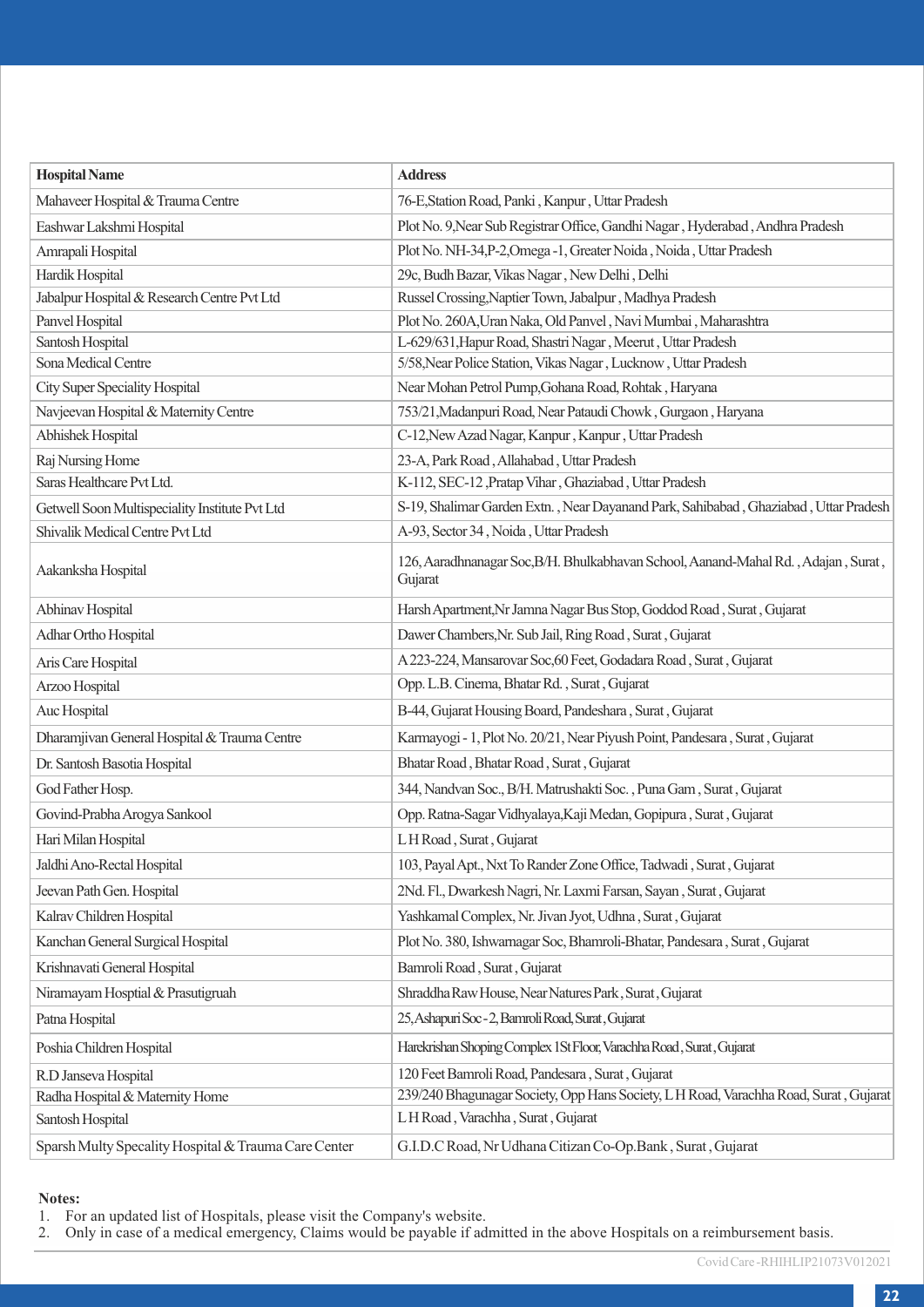## **Annexure III - SERVICE REQUEST FORM**

## **For Change in Occupation / Nature of Job**

((Refer Clause 5.17 of Policy Terms and Conditions)

## To be filled in by Policyholder in CAPITALLETTERS only.

If there is insufficient space, please provide further details on a separate sheet. All attached documents form part of this service request.

This form has to be filled in and submitted to the company whenever the nature of job / occupation of any insured covered under the Policy changes subsequent to the issuance of the Policy.

| <b>Policyholder Details</b> |                      |                                                                   |               |             |
|-----------------------------|----------------------|-------------------------------------------------------------------|---------------|-------------|
|                             | Mr.                  | M/S.<br>Ms.                                                       | Policy No:    |             |
| Name                        | $\ddot{\phantom{a}}$ | (First Name)                                                      | (Middle Name) | (Last Name) |
|                             |                      | Details of the Insured Persons for whom details are to be updated |               |             |
|                             | Mr.                  | M/S.<br>Ms.                                                       |               |             |
| Name                        | $\ddot{\phantom{a}}$ | (First Name)                                                      | (Middle Name) | (Last Name) |
| Occupation :                |                      |                                                                   |               |             |

## **Declaration**

I hereby declare, on my behalf and on behalf of all persons insured, that the above statement(s), answer(s) and / or particular(s) given by me are true and complete in all respects to the best of my knowledge and that I am authorized to provide / request for updation of the details on behalf of Insured Persons.

| Date  |   |  |  |  |  |  |  |  |  |  |  |
|-------|---|--|--|--|--|--|--|--|--|--|--|
| Place | ٠ |  |  |  |  |  |  |  |  |  |  |

Signature of the Policyholder :

(On behalf of all the persons insured under the Policy)

Note: The Company shall update its record with respect to the information provided above. Subsequently, the Company may review the risk involved and may alter the coverage and / or premium payable accordingly.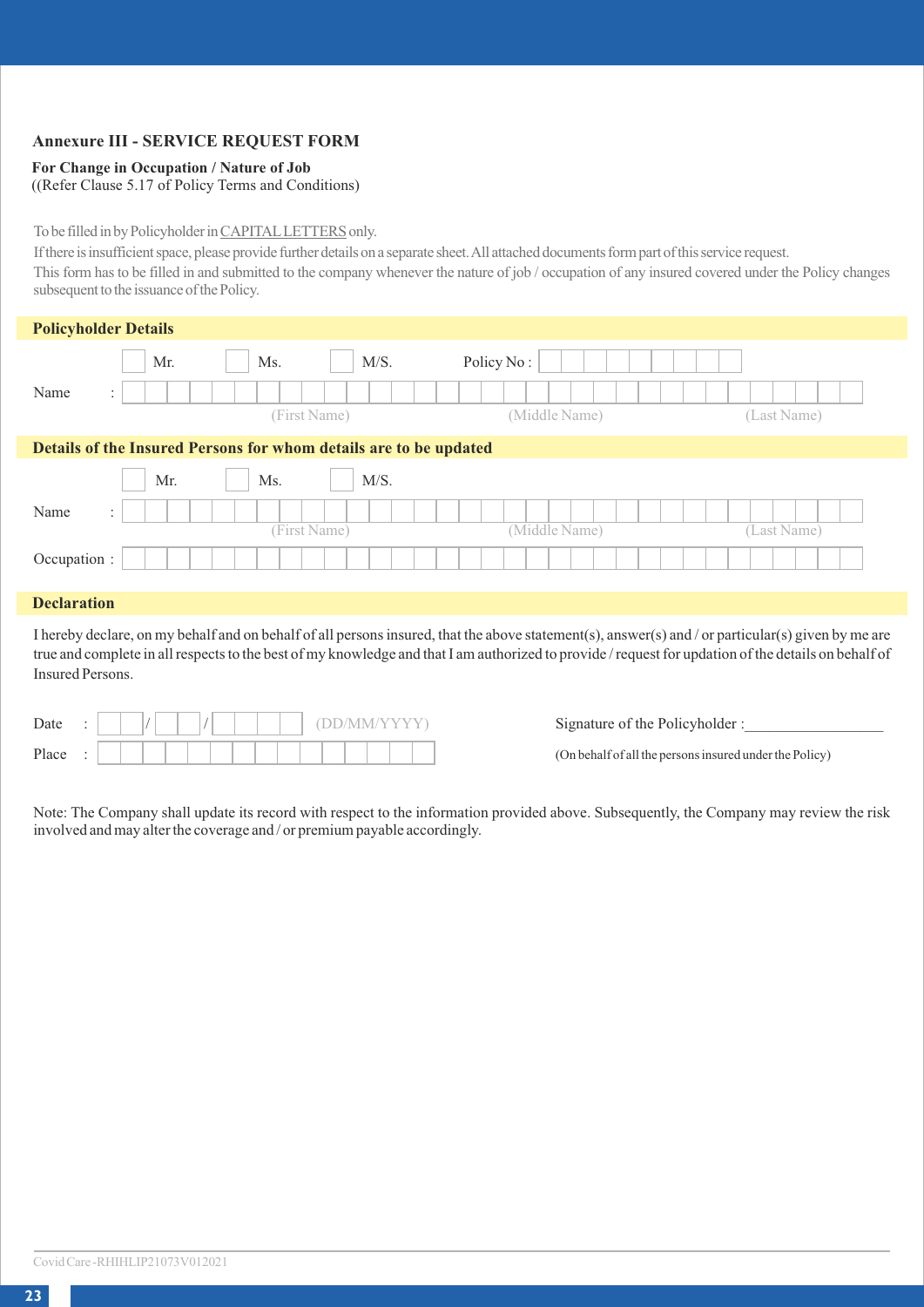# **Annexure IV - Benefit / Premium illustration Illustration No. 1**

| Age of<br>members<br><b>Insured</b> | Coverage opted on individual<br>basis covering each member<br>of the family separately<br>(at a single point of time)                                                                                   |                             | Coverage opted on individual<br>basis covering multiple members<br>of the family under a single Policy<br>(Sum Insured is available for each<br>member of family) |                             |                                       |                                          |                                                                                       | <b>Coverage opted on family floater</b><br>basis with overall Sum Insured<br>(only one Sum Insured is available<br>for the entire family) |                                                                    |                                       |
|-------------------------------------|---------------------------------------------------------------------------------------------------------------------------------------------------------------------------------------------------------|-----------------------------|-------------------------------------------------------------------------------------------------------------------------------------------------------------------|-----------------------------|---------------------------------------|------------------------------------------|---------------------------------------------------------------------------------------|-------------------------------------------------------------------------------------------------------------------------------------------|--------------------------------------------------------------------|---------------------------------------|
|                                     | Premium<br>(Rs.)                                                                                                                                                                                        | <b>Sum Insured</b><br>(Rs.) | Premium<br>(Rs.)                                                                                                                                                  | <b>Discount</b><br>(if any) | Premium<br>after<br>discount<br>(Rs.) | Sum<br><b>Insured</b><br>(Rs.)           | <b>Premium or</b><br>consolidated<br>premium for<br>all members<br>of family<br>(Rs.) | Floater<br><b>Discount</b><br>(if any)                                                                                                    | Premium<br>after<br>discount<br>(Rs.)                              | <b>Sum</b><br><b>Insured</b><br>(Rs.) |
| 44                                  | 1,055                                                                                                                                                                                                   | 3,00,000                    |                                                                                                                                                                   |                             |                                       |                                          |                                                                                       |                                                                                                                                           |                                                                    |                                       |
| 35                                  | 1,055                                                                                                                                                                                                   | 3,00,000                    |                                                                                                                                                                   |                             |                                       |                                          |                                                                                       | <b>NA</b>                                                                                                                                 | 4.147                                                              | 3,00,000                              |
| 22                                  | 1,055                                                                                                                                                                                                   | 3,00,000                    |                                                                                                                                                                   | NA                          |                                       |                                          | 4.147                                                                                 |                                                                                                                                           |                                                                    |                                       |
| 14                                  | 1,055                                                                                                                                                                                                   | 3,00,000                    |                                                                                                                                                                   |                             |                                       |                                          |                                                                                       |                                                                                                                                           |                                                                    |                                       |
|                                     | Total Premium for all members of<br>Total Premium for all members of family is<br>Rs. 4219, when each member is covered<br>family is Rs., when they are covered<br>separately.<br>under a single policy |                             |                                                                                                                                                                   |                             |                                       |                                          |                                                                                       |                                                                                                                                           | Total Premium when policy is opted on<br>floater basis is Rs. 4147 |                                       |
|                                     | Sum Insured available for each individual<br>is Rs. 3,00,000                                                                                                                                            |                             | Sum Insured available for each family                                                                                                                             | member is Rs.               |                                       | Sum Insured of Rs. 3,00,000 is available | for entire family                                                                     |                                                                                                                                           |                                                                    |                                       |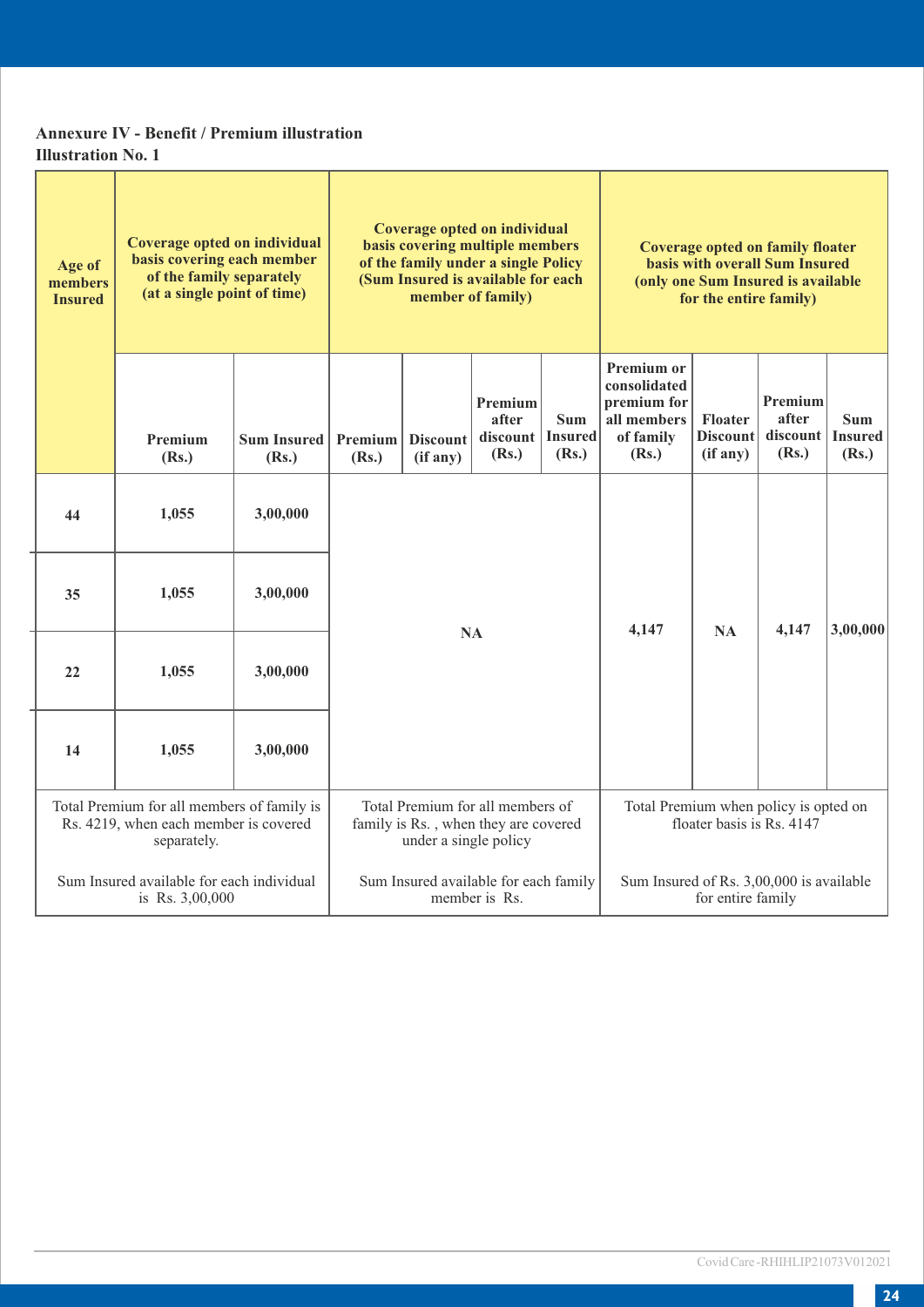# **Annexure IV - Benefit / Premium illustration Illustration No. 2**

| Age of<br>members<br><b>Insured</b> | Coverage opted on individual<br>basis covering each member<br>of the family separately<br>(at a single point of time) |                             | Coverage opted on individual<br>basis covering multiple members<br>of the family under a single Policy<br>(Sum Insured is available for each<br>member of family)       |                             |                                       |                                       |                                                                                       | Coverage opted on family floater<br>basis with overall Sum Insured<br>(only one Sum Insured is available<br>for the entire family) |                                         |                                 |
|-------------------------------------|-----------------------------------------------------------------------------------------------------------------------|-----------------------------|-------------------------------------------------------------------------------------------------------------------------------------------------------------------------|-----------------------------|---------------------------------------|---------------------------------------|---------------------------------------------------------------------------------------|------------------------------------------------------------------------------------------------------------------------------------|-----------------------------------------|---------------------------------|
|                                     | Premium<br>(Rs.)                                                                                                      | <b>Sum Insured</b><br>(Rs.) | Premium<br>(Rs.)                                                                                                                                                        | <b>Discount</b><br>(if any) | Premium<br>after<br>discount<br>(Rs.) | <b>Sum</b><br><b>Insured</b><br>(Rs.) | <b>Premium or</b><br>consolidated<br>premium for<br>all members<br>of family<br>(Rs.) | Floater<br><b>Discount</b><br>(if any)                                                                                             | Premium<br>after<br>discount  <br>(Rs.) | Sum.<br><b>Insured</b><br>(Rs.) |
| 57                                  | 1,055                                                                                                                 | 3,00,000                    |                                                                                                                                                                         |                             |                                       |                                       |                                                                                       |                                                                                                                                    |                                         |                                 |
| 49                                  | 1.055                                                                                                                 | 3.00.000                    |                                                                                                                                                                         |                             | <b>NA</b>                             |                                       | 2,927                                                                                 | NA                                                                                                                                 | 2,927                                   | 3,00,000                        |
| 18                                  | 1.055                                                                                                                 | 3,00,000                    |                                                                                                                                                                         |                             |                                       |                                       |                                                                                       |                                                                                                                                    |                                         |                                 |
|                                     | Total Premium for all members of family is<br>Rs. 3165, when each member is covered<br>separately.                    |                             | Total Premium for all members of<br>Total Premium when policy is opted on<br>floater basis is Rs. 2927<br>family is Rs., when they are covered<br>under a single policy |                             |                                       |                                       |                                                                                       |                                                                                                                                    |                                         |                                 |
|                                     | Sum Insured available for each individual<br>is Rs. 3,00,000                                                          |                             |                                                                                                                                                                         | member is Rs.               | Sum Insured available for each family |                                       | Sum Insured of Rs. 3,00,000 is available                                              | for entire family                                                                                                                  |                                         |                                 |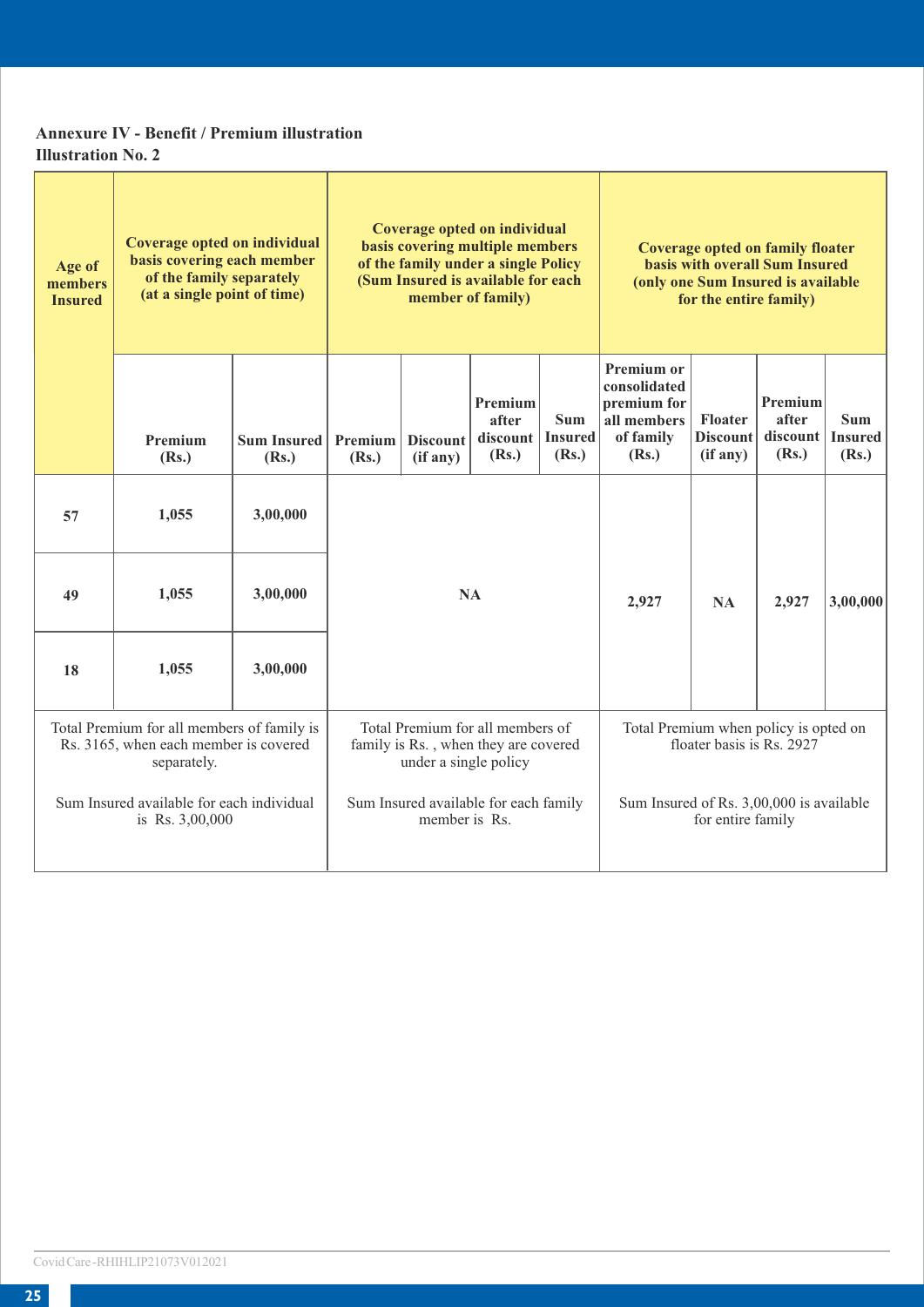# **Annexure IV - Benefit / Premium illustration Illustration No. 3**

| Age of<br>members<br><b>Insured</b> | Coverage opted on individual<br>basis covering each member<br>of the family separately<br>(at a single point of time) |                             |                                                                                                                                                                         | Coverage opted on individual<br>basis covering multiple members<br><b>Coverage opted on family floater</b><br>of the family under a single Policy<br>basis with overall Sum Insured<br>(Sum Insured is available for each<br>(only one Sum Insured is available<br>member of family)<br>for the entire family) |                                       |                                |                                                                                       |                                        |                                         |                                       |
|-------------------------------------|-----------------------------------------------------------------------------------------------------------------------|-----------------------------|-------------------------------------------------------------------------------------------------------------------------------------------------------------------------|----------------------------------------------------------------------------------------------------------------------------------------------------------------------------------------------------------------------------------------------------------------------------------------------------------------|---------------------------------------|--------------------------------|---------------------------------------------------------------------------------------|----------------------------------------|-----------------------------------------|---------------------------------------|
|                                     | Premium<br>(Rs.)                                                                                                      | <b>Sum Insured</b><br>(Rs.) | Premium<br>(Rs.)                                                                                                                                                        | <b>Discount</b><br>(if any)                                                                                                                                                                                                                                                                                    | Premium<br>after<br>discount<br>(Rs.) | Sum<br><b>Insured</b><br>(Rs.) | <b>Premium or</b><br>consolidated<br>premium for<br>all members<br>of family<br>(Rs.) | Floater<br><b>Discount</b><br>(if any) | Premium<br>after<br>discount  <br>(Rs.) | <b>Sum</b><br><b>Insured</b><br>(Rs.) |
| 67                                  | 2,170                                                                                                                 | 3,00,000                    |                                                                                                                                                                         |                                                                                                                                                                                                                                                                                                                |                                       |                                |                                                                                       |                                        |                                         |                                       |
| 61                                  | 2,170                                                                                                                 | 3,00,000                    |                                                                                                                                                                         |                                                                                                                                                                                                                                                                                                                | <b>NA</b>                             |                                | 4.887                                                                                 | <b>NA</b>                              | 4,887                                   | 3,00,000                              |
| 21                                  | 1.055                                                                                                                 | 3,00,000                    |                                                                                                                                                                         |                                                                                                                                                                                                                                                                                                                |                                       |                                |                                                                                       |                                        |                                         |                                       |
|                                     | Total Premium for all members of family is<br>Rs.5395, when each member is covered<br>separately.                     |                             | Total Premium for all members of<br>Total Premium when policy is opted on<br>floater basis is Rs. 4887<br>family is Rs., when they are covered<br>under a single policy |                                                                                                                                                                                                                                                                                                                |                                       |                                |                                                                                       |                                        |                                         |                                       |
|                                     | Sum Insured available for each individual<br>is Rs. 3,00,000                                                          |                             | Sum Insured available for each family<br>Sum Insured of Rs. 3,00,000 is available<br>member is Rs.<br>for entire family                                                 |                                                                                                                                                                                                                                                                                                                |                                       |                                |                                                                                       |                                        |                                         |                                       |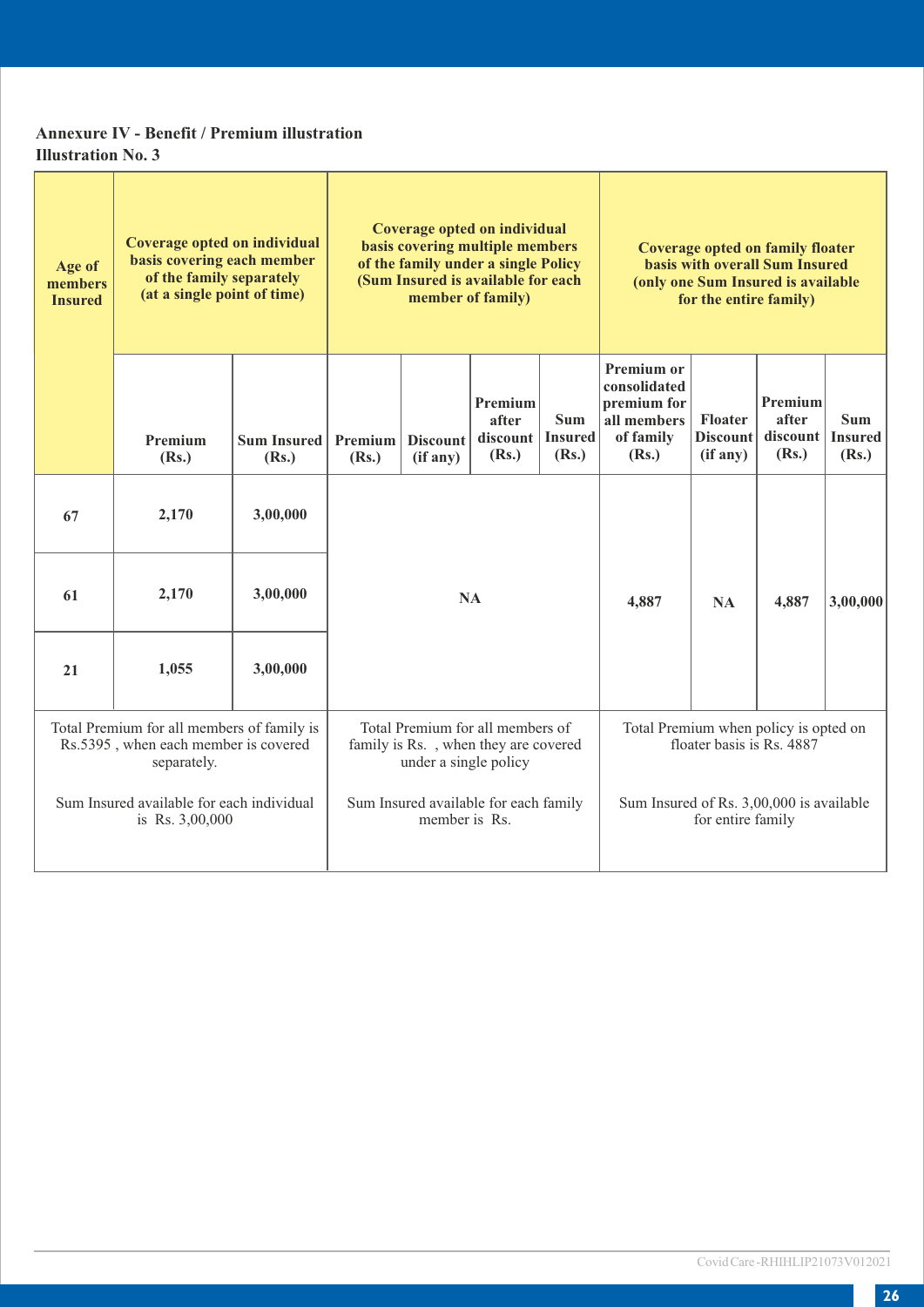# **Annexure V - Office of the Ombudsman**

| <b>Office of the Ombudsman</b> | <b>Contact Details</b>                                                                                                                                                                                                                                              | <b>Jurisdiction of Office (Union</b><br><b>Territory, District)</b>                  |
|--------------------------------|---------------------------------------------------------------------------------------------------------------------------------------------------------------------------------------------------------------------------------------------------------------------|--------------------------------------------------------------------------------------|
| <b>AHMEDABAD</b>               | Insurance Ombudsman.<br>Office of the Insurance Ombudsman,<br>Jeevan Prakash Building, 6th floor, Tilak Marg, Relief Road,<br>Ahmedabad $-380001$ .<br>Tel.: 079 - 25501201/02/05/06<br>E-mail: bimalokpal.ahmedabad@cioins.co.in                                   | Gujarat, Dadra & Nagar<br>Haveli, Daman and Diu                                      |
| <b>BENGALURU</b>               | Office of the Insurance Ombudsman,<br>Jeevan Soudha Building , PID No. 57-27-N-19<br>Ground Floor, 19/19, 24th Main Road,<br>JP Nagar, Ist Phase,<br>Bengaluru - 560 078.<br>Tel.: 080 - 26652048 / 26652049<br>Email: bimalokpal.bengaluru@cioins.co.in            | Karnataka                                                                            |
| <b>BHOPAL</b>                  | Office of the Insurance Ombudsman,<br>Janak Vihar Complex, 2nd Floor, 6, Malviya Nagar,<br>Opp. Airtel Office, Near New Market, Bhopal – 462 003.<br>Tel.: 0755 - 2769201 / 2769202<br>Fax: 0755 - 2769203<br>Email: bimalokpal.bhopal@cioins.co.in                 | Madhya Pradesh &<br>Chhattisgarh                                                     |
| <b>BHUBANESHWAR</b>            | Office of the Insurance Ombudsman,<br>62, Forest park, Bhubneshwar - 751 009.<br>Tel.: 0674 - 2596461 /2596455<br>Fax: 0674 - 2596429<br>Email: bimalokpal.bhubaneswar@cioins.co.in                                                                                 | Orissa                                                                               |
| <b>CHANDIGARH</b>              | Office of the Insurance Ombudsman,<br>S.C.O. No. 101, 102 & 103, 2nd Floor,<br>Batra Building, Sector 17 - D, Chandigarh - 160 017.<br>Tel.: 0172 - 2706196 / 2706468<br>Fax: 0172 - 2708274<br>Email: bimalokpal.chandigarh@cioins.co.in                           | Punjab, Haryana,<br>Himachal Pradesh,<br>Jammu & Kashmir,<br>Chandigarh              |
| <b>CHENNAI</b>                 | Office of the Insurance Ombudsman,<br>Fatima Akhtar Court, 4th Floor, 453,<br>Anna Salai, Teynampet, CHENNAI - 600 018.<br>Tel.: 044 - 24333668 / 24335284<br>Fax: 044 - 24333664<br>Email: bimalokpal.chennai@cioins.co.in                                         | Tamil Nadu, Pondicherry<br>Town and Karaikal<br>(which are part of<br>Pondicherry)   |
| <b>DELHI</b>                   | Office of the Insurance Ombudsman,<br>2/2 A, Universal Insurance Building, Asaf Ali Road,<br>New Delhi $-110002$ .<br>Tel.: 011 - 23232481 / 23213504<br>Email: bimalokpal.delhi@cioins.co.in                                                                       | Delhi                                                                                |
| <b>GUWAHATI</b>                | Office of the Insurance Ombudsman,<br>Jeevan Nivesh, 5th Floor, Nr. Panbazar over bridge, S.S. Road,<br>Guwahati - 781001(ASSAM).<br>Tel.: 0361 - 2632204 / 2602205<br>Email: bimalokpal.guwahati@cioins.co.in                                                      | Assam, Meghalaya,<br>Manipur, Mizoram,<br>Arunachal Pradesh,<br>Nagaland and Tripura |
| <b>HYDERABAD</b>               | Office of the Insurance Ombudsman,<br>6-2-46, 1st floor, "Moin Court", Lane Opp. Saleem Function<br>Palace, A. C. Guards, Lakdi-Ka-Pool, Hyderabad - 500 004.<br>Tel.: 040 - 67504123 / 23312122<br>Fax: 040 - 23376599<br>Email: bimalokpal.hyderabad@cioins.co.in | Andhra Pradesh,<br>Telangana and Yanam - a<br>part of Territory of<br>Pondicherry    |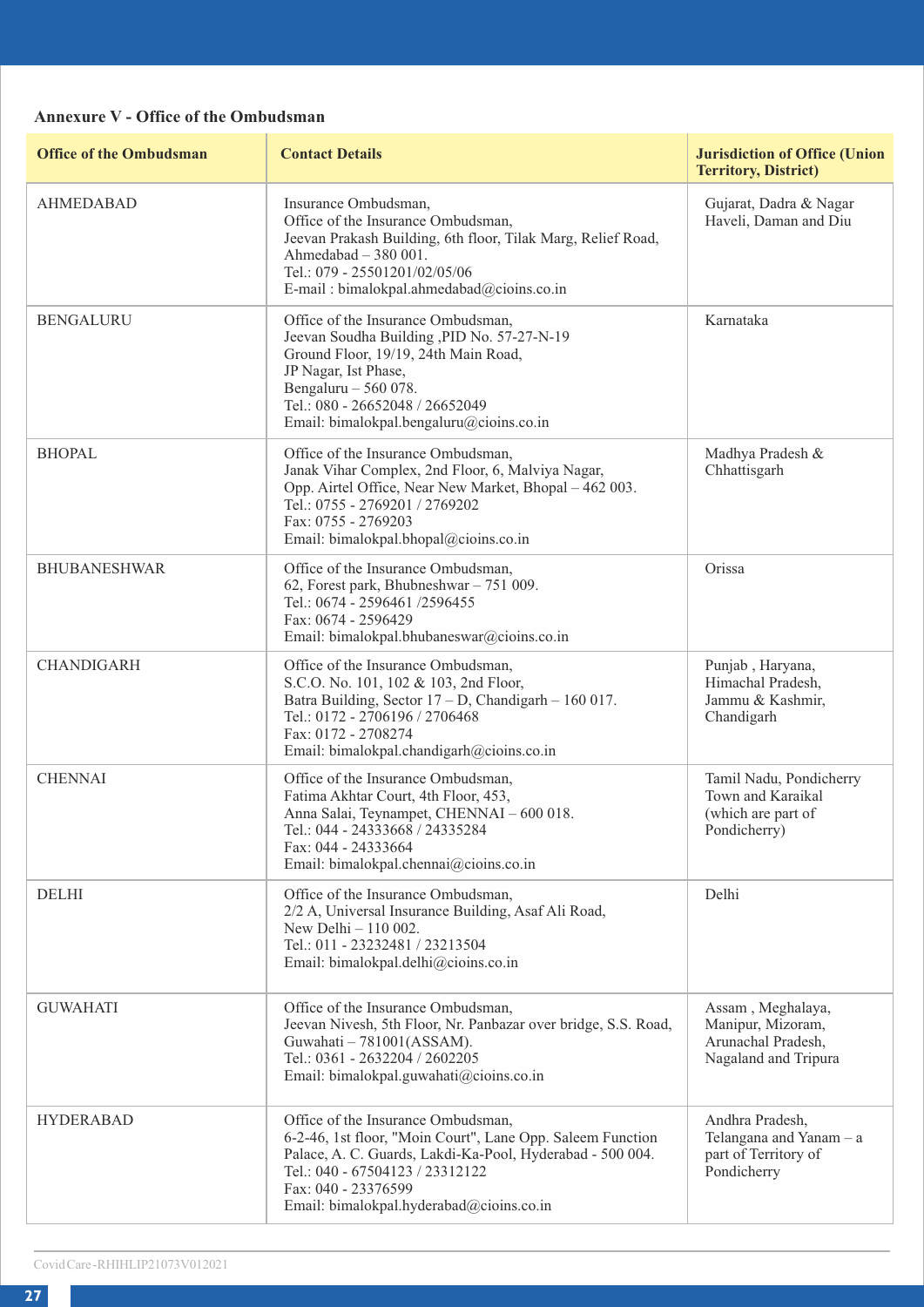| <b>Office of the Ombudsman</b> | <b>Contact Details</b>                                                                                                                                                                                                                   | <b>Jurisdiction of Office (Union</b><br><b>Territory, District)</b>                                                                                                                                                                                                                                                                                                                                                                                                                                                         |
|--------------------------------|------------------------------------------------------------------------------------------------------------------------------------------------------------------------------------------------------------------------------------------|-----------------------------------------------------------------------------------------------------------------------------------------------------------------------------------------------------------------------------------------------------------------------------------------------------------------------------------------------------------------------------------------------------------------------------------------------------------------------------------------------------------------------------|
| <b>JAIPUR</b>                  | Office of the Insurance Ombudsman,<br>Jeevan Nidhi - II Bldg., Gr. Floor,<br>Bhawani Singh Marg,<br>Jaipur - 302 005.<br>Tel.: 0141 - 2740363<br>Email: Bimalokpal.jaipur@cioins.co.in                                                   | Rajasthan                                                                                                                                                                                                                                                                                                                                                                                                                                                                                                                   |
| <b>ERNAKULAM</b>               | Office of the Insurance Ombudsman,<br>2nd Floor, Pulinat Bldg., Opp. Cochin Shipyard,<br>M. G. Road, Ernakulam - 682 015.<br>Tel.: 0484 - 2358759 / 2359338<br>Fax: 0484 - 2359336<br>Email: bimalokpal.ernakulam@cioins.co.in           | Kerala, Lakshadweep, Mahe<br>- a part of Pondicherry                                                                                                                                                                                                                                                                                                                                                                                                                                                                        |
| <b>KOLKATA</b>                 | Office of the Insurance Ombudsman,<br>Hindustan Bldg. Annexe, 4th Floor,<br>4, C.R. Avenue, KOLKATA - 700 072.<br>Tel.: 033 - 22124339 / 22124340<br>Fax: 033 - 22124341<br>Email: bimalokpal.kolkata@cioins.co.in                       | West Bengal, Andaman &<br>Nicobar Islands, Sikkim                                                                                                                                                                                                                                                                                                                                                                                                                                                                           |
| <b>LUCKNOW</b>                 | Office of the Insurance Ombudsman.<br>6th Floor, Jeevan Bhawan, Phase-II,<br>Nawal Kishore Road, Hazratganj, Lucknow - 226 001.<br>Tel.: 0522 - 2231330 / 2231331<br>Fax: 0522 - 2231310<br>Email: bimalokpal.lucknow@cioins.co.in       | Districts of Uttar Pradesh:<br>Laitpur, Jhansi, Mahoba,<br>Hamirpur, Banda, Chitrakoot,<br>Allahabad, Mirzapur,<br>Sonbhabdra, Fatehpur,<br>Pratapgarh, Jaunpur, Varanasi,<br>Gazipur, Jalaun, Kanpur,<br>Lucknow, Unnao, Sitapur,<br>Lakhimpur, Bahraich,<br>Barabanki, Raebareli, Sravasti,<br>Gonda, Faizabad, Amethi,<br>Kaushambi, Balrampur, Basti,<br>Ambedkamagar, Sultanpur,<br>Maharajgang, Santkabirnagar,<br>Azamgarh, Kushinagar,<br>Gorkhpur, Deoria, Mau,<br>Ghazipur, Chandauli, Ballia,<br>Sidharathnagar. |
| <b>MUMBAI</b>                  | Office of the Insurance Ombudsman,<br>3rd Floor, Jeevan Seva Annexe,<br>S. V. Road, Santacruz (W),<br>Mumbai - 400 054.<br>Tel.: 022-69038821/23/24/25/26/27/28/29/30/31<br>Fax: 022 - 26106052<br>Email: bimalokpal.mumbai@cioins.co.in | Goa,<br>Mumbai Metropolitan<br>Region<br>excluding Navi Mumbai &<br>Thane                                                                                                                                                                                                                                                                                                                                                                                                                                                   |
| <b>PATNA</b>                   | Office of the Insurance Ombudsman,<br>1st Floor, Kalpana Arcade Building<br>Bazar Samiti Road,<br>Bahadurpur, Patna 800 006.<br>Tel.: 0612-2680952<br>Email: bimalokpal.patna@cioins.co.in                                               | Bihar, Jharkhand                                                                                                                                                                                                                                                                                                                                                                                                                                                                                                            |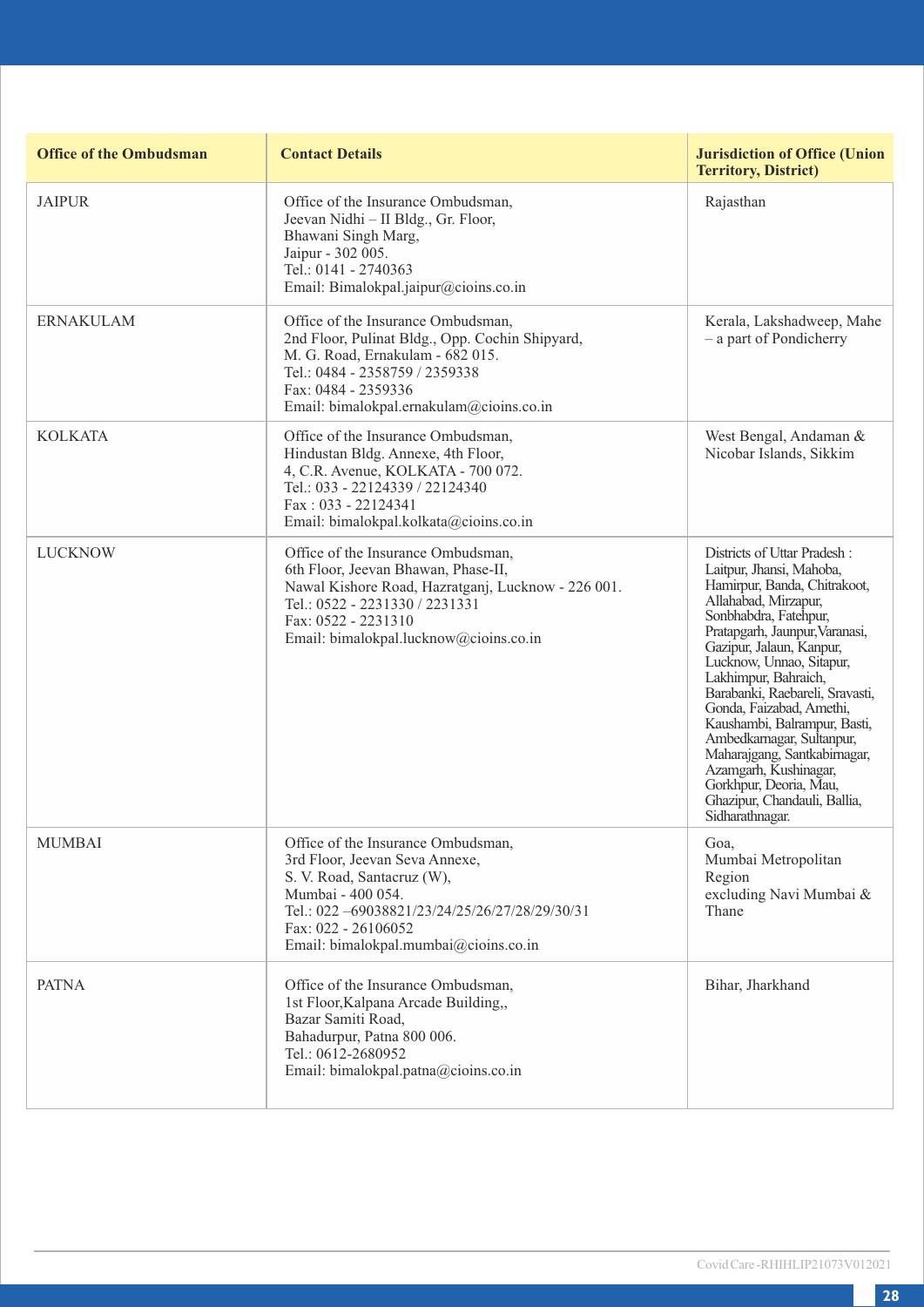| <b>Office of the Ombudsman</b> | <b>Contact Details</b>                                                                                                                                                                                                              | <b>Jurisdiction of Office (Union</b><br><b>Territory, District)</b>                                                                                                                                                                                                                                                                                                                                                                    |
|--------------------------------|-------------------------------------------------------------------------------------------------------------------------------------------------------------------------------------------------------------------------------------|----------------------------------------------------------------------------------------------------------------------------------------------------------------------------------------------------------------------------------------------------------------------------------------------------------------------------------------------------------------------------------------------------------------------------------------|
| <b>NOIDA</b>                   | Office of the Insurance Ombudsman.<br>Bhagwan Sahai Palace<br>4th Floor, Main Road,<br>Naya Bans, Sector 15,<br>Distt: Gautam Buddh Nagar,<br>$U.P-201301.$<br>Tel.: 0120-2514252 / 2514253<br>Email: bimalokpal.noida@cioins.co.in | State of Uttaranchal and the<br>following Districts of Uttar<br>Pradesh: Agra, Aligarh, Bagpat,<br>Bareilly, Bijnor, Budaun,<br>Bulandshehar, Etah, Kanooj,<br>Mainpuri, Mathura, Meerut,<br>Moradabad, Muzaffarnagar,<br>Oraiyya, Pilibhit, Etawah,<br>Farrukhabad, Firozbad,<br>Gautambodhanagar, Ghaziabad,<br>Hardoi, Shahjahanpur, Hapur,<br>Shamli, Rampur, Kashganj,<br>Sambhal, Amroha, Hathras,<br>Kanshiramnagar, Saharanpur |
| <b>PUNE</b>                    | Office of the Insurance Ombudsman.<br>Jeevan Darshan Bldg., 3rd Floor,<br>C.T.S. No.s. 195 to 198, N.C. Kelkar Road,<br>Narayan Peth, Pune - 411 030.<br>Tel.: 020-41312555<br>Email: bimalokpal.pune@cioins.co.in                  | Maharashtra.<br>Area of Navi Mumbai and<br>Thane excluding Mumbai<br>Metropolitan Region.                                                                                                                                                                                                                                                                                                                                              |

The updated details of Insurance Ombudsman are available on website of IRDAI: www.irda.gov.in, on the website of General Insurance Council: www.gicouncil.org.in, on the Company's website www.careinsurance.com or from any of the Company's offices. Address and contact number of Executive Council of Insurers –

Office of the 'Executive Council of Insurers'

3rd Floor, Jeevan Seva Annexe, S.V. Road, Santacruz(W), Mumbai - 400 054. Tel : 022-69038801/03/04/05/06/07/08/09 Email- inscoun@cioins.co.in